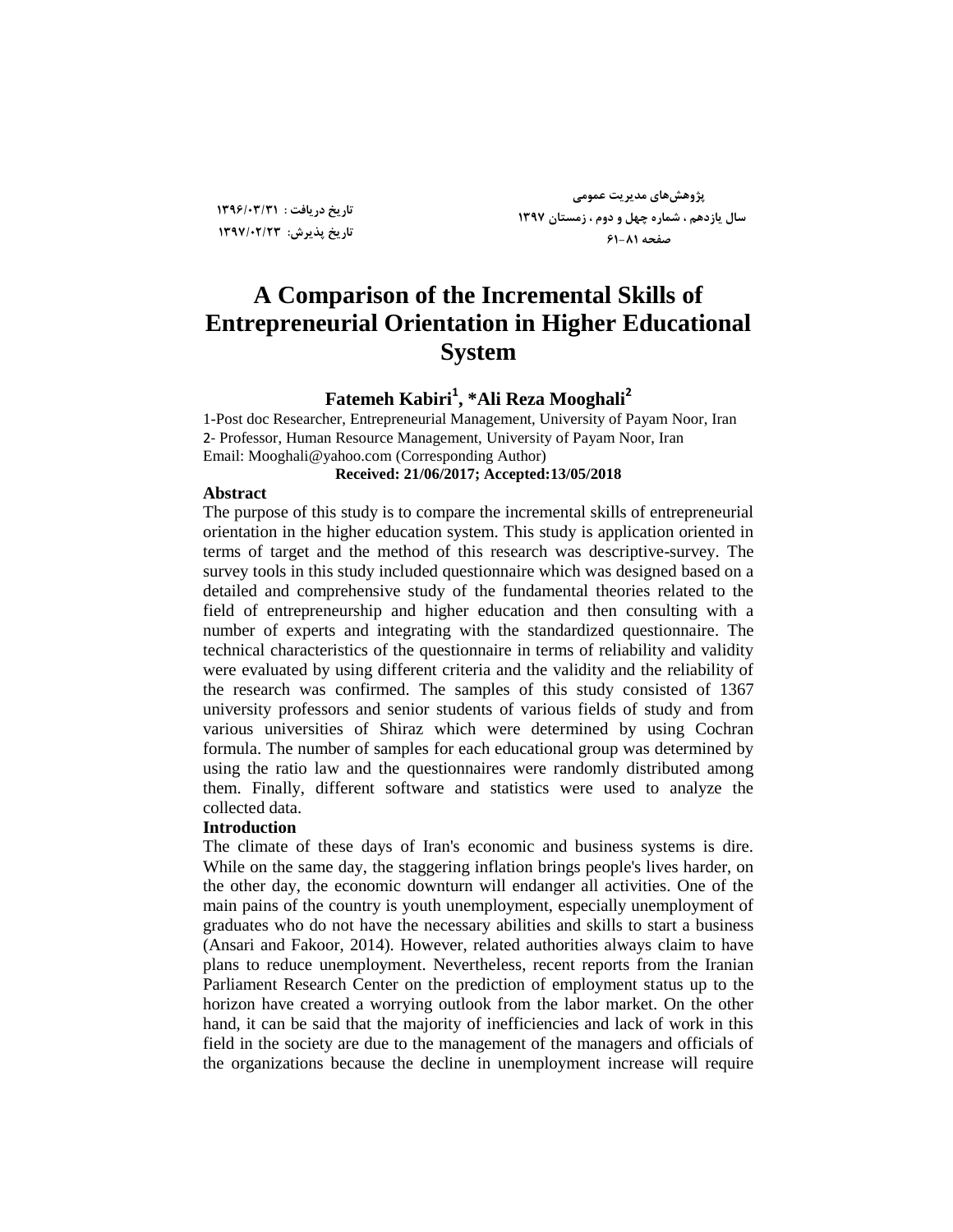more control. All of this means that we do not have the productivity of human resources as much as the investment made in higher education (Tabatabaee, 2013). However, today labor market's expectation about the outcome of higher education system is different from that in the past. Higher education is required to be accountable for graduates' future employment and considerable expenditure on student education each year. It has to be made clear what encouraging results higher education courses yield for the society (Bigdeli et al, 2013). UNESCO, in the global perspective, sees the new universities as the place where entrepreneurial skills in higher education are developed to facilitate graduates' capabilities and become job-developers (Paykarifar, 2012). Therefore, considering the importance and role of entrepreneurship and considering the problems of society, the promotion of entrepreneurship, the establishment of a culture supporting entrepreneurship, and entrepreneurship education is necessary for all societies, especially developing societies like ours, which is one of the tasks and prospects of higher education (Sharif et al, 2011). Therefore, this research first measures the degree of entrepreneurial orientation among students and in the next step, the current status of the university about skills affecting the increase of entrepreneurial orientation and then the actions and performance of the university to improve it are studied.

### **Case Study**

The statistical sampling community of 27969 populations from faculties teaching staff and final year students of various fields of study from different universities of Shiraz city, Iran, including government, private, azad, payame noor and applied science universities during academic year 2016 was chosen. Shiraz city is selected for area of research because it is recognized as a large city with significant number of qualified and credited universities and educational centers since year 2011.

### **Materials and Methods**

This study is application oriented in terms of target and the method of this research was descriptive-survey. The sampling numbers was identified on the basis of Cochran's formula calculations. Identification of sampling numbers was done on the basis of number of students and teaching staff in different fields of study at first and then on the basis of types of universities and educational center (4787), Then, the number of samples for each educational group was determined by using the ratio law (1367) and the questionnaires were randomly distributed among them (4787). The considering the probability of the loss of the sample, due to the lack of complete responses to the items, or failure to return the questionnaires by students and professors, an approximate volume of 1367 samples was considered; of which 27 sample in the pretest stage, and 1340 samples in the final stage, after several visits, were completed and collected. The survey tools in this study included questionnaire which were designed based on the integration of standardized questionnaire and the questionnaire made by the author.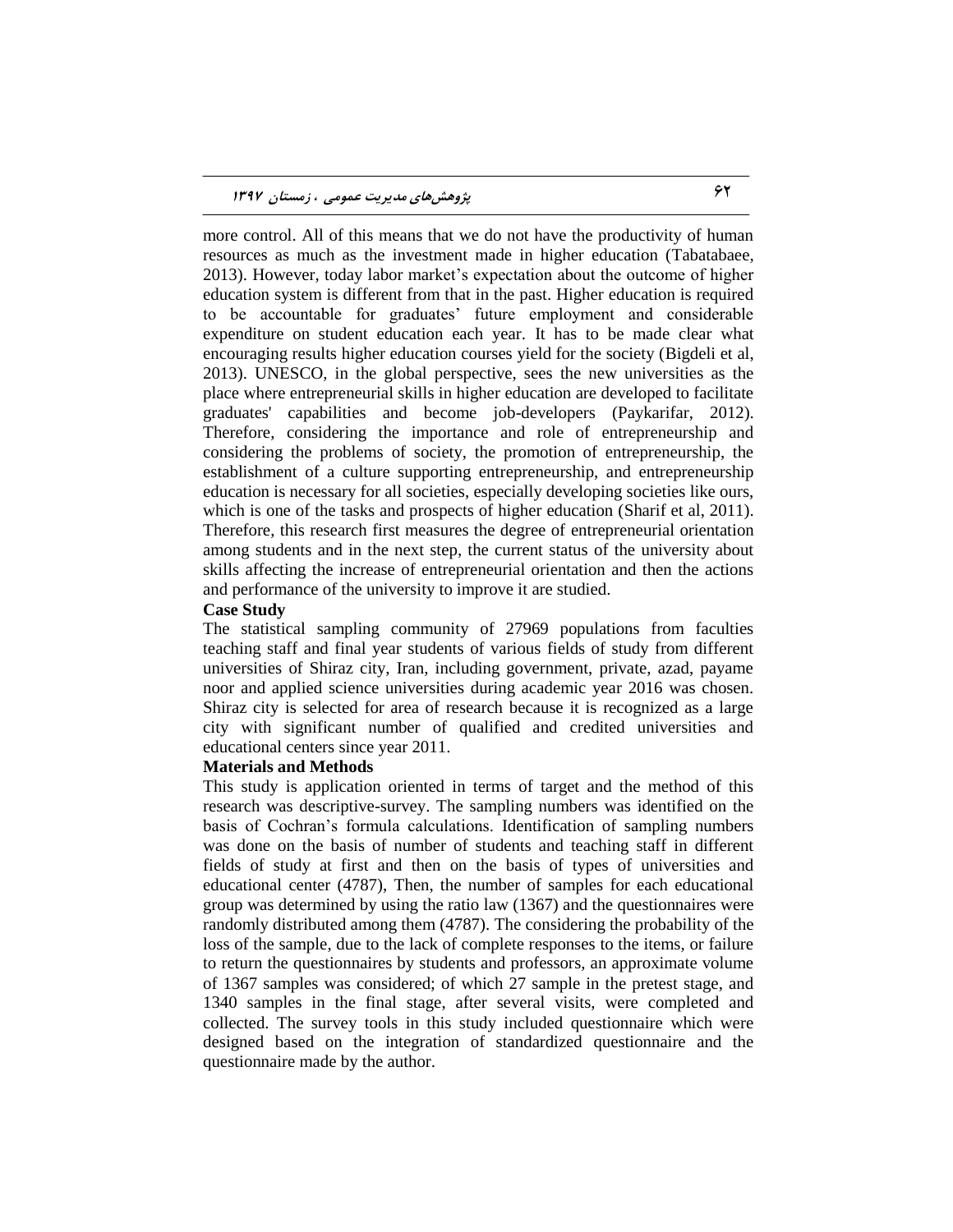### **Discussion and Results**

The finding shows that, the level of entrepreneurial orientation in the students was very low and not satisfactory and the universities professors and senior students believe that an improvement in specific skills can greatly increase the level of entrepreneurial orientation. The findings also suggested that the current state of the universities with respect to the skills increasing entrepreneurial orientation as well as their performance and the activities of the universities in improving these skills have been very week. The comparison of the respondent's ideas about the skills increasing entrepreneurial orientation with the current state of the universities in terms of the above mentioned skills and also the performance and the activities of universities in improving these skills showed significant difference.

### **Conclusion**

The country's planners of higher education system should help to employ logical strategies for climbing out of the unemployment crisis and bringing their practical mission, i.e. preparing graduates for self-employment, into action, by providing the grounds for strengthening positive mental beliefs and formal and informal education during education. In general, it is recommended that educational planners at ministry level pay attention to labor market and real needs of the society, and university capacity should not grow simply for being accountable to unsteady social demands. Likewise, the policies of Iran's Higher Education Organization should be built on institutionalizing quality assessment and supporting structures should be reinforced and advocated. Ultimately, the most important issue is the establishment of an effective evaluation system in order to continuously evaluate the performance of the higher education system at any time so as to find out the strengths and weaknesses of the system, thereby examining practical solutions for addressing weaknesses and conserving strengths.

**Key Words:** Higher Education, Entrepreneurial Orientations, Skills, **Universities**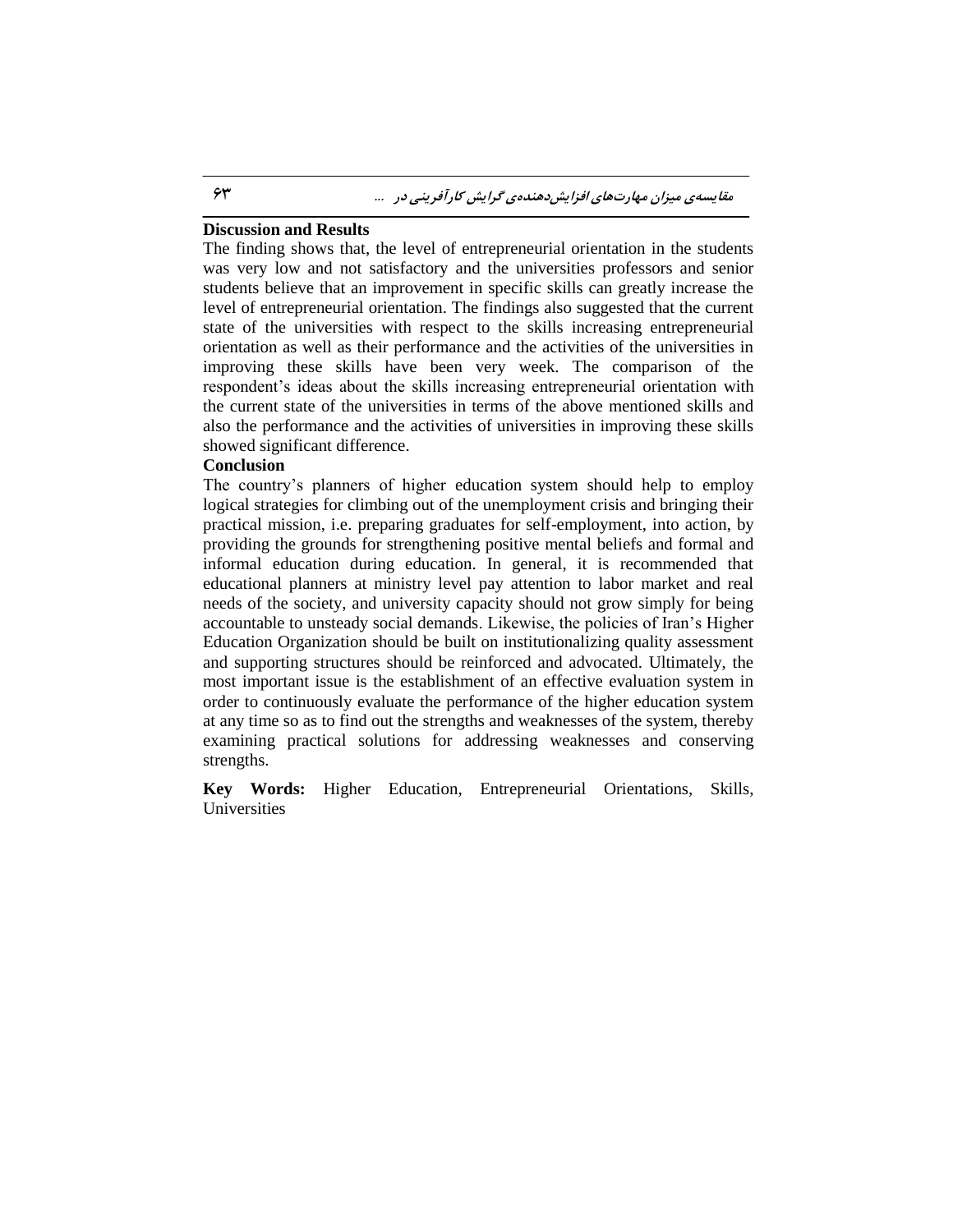# **مقایسهی میسان مهارتهای افسایص دهندهی گرایص کارآفرینی در نظام آموزش عالی ایران )مطالعه دانطگاههای ضهر ضیراز(**

### - **دکتر علیرضا موغلی فاطمه کبیری**

**چىیذُ**

هدف پژوهش حاضر، مقایسهی میزان مهارتهای افزایشدهندهی گرایش کارآفرینی در نظام آموزش عالی بوده است. این پژوهش از لحاظ هدف، کاربردی و از نظر روش، توصیفی- پیمایشی می باشد. جامعهی **آهبری پزٍصُ 27969 اعتبد ٍ داًؾجَی عبل آخز در رؽتِّب ٍداًؾگبّْبی هختلف ؽْزعتبى ؽیزاس ثَدُ**  است. در این پژوهش، ابزار مطالعهی میدانیِ شامل ِرسشنامه و مصاحبِه بوده و ویژگیِهای فنی پرسشنامه **ًیش در دٍ ثخؼ رٍایی ٍ پبیبیی ثب اعتفبدُ اس هؼیبرّبی هختلف ارسیبثی گزدیذُ اعت. ًوًَِ آهبری 1367 ًفز**  از اساتید و دانشجویان سال آخر در رشتهها و دانشگاههای مختلف شیراز بوده است. براساس قانون نسبت تعداد نمونه برای هر گروه آموزشی تعیین و سپس پرسشنامهها به صورت تصادفی ساده نظامدار در بین نمونه توزیع شدهاند، در نهایت به منظور تحلیل دادهها از نرم افزارهای اس پی اس اس و اکسل استفاده گردیده است. یافتهها نشان دادهاند که میزان گرایش کارآفرینی در دانشجویان بسیار پایین بوده و از نظر پاسخگویان بهبود مهارت**های خاص می توانند در افزایش میزان گرایش** کارآفرینی موثر واقع شوند، نتایج همچنین نشان دادهاند که وضعیت فعلی دانشگاهها در زمینهی مهارتهای افزایش دهندهی گرایش کارآفرینی و عملکرد و اقدامات دانشگاهها در زمینهی بهبود این مهارتها بسیار ضعیف بوده و مقایسهی نظر پاسخگویان در مورد این مهارتها با وضعیت فعلی دانشگاهها در زمینهی مهارتهای مذکور و همچنین عملکرد و اقدامات دانشگاه ها در زمینه بهبود مهارتها اختلاف معنا داری را نشان دادند.

**واژههای کلیدی:** مهارت، گرایش کارآفرینی، نظام آموزش عالی

 $\overline{a}$ 

<sup>\*</sup> محقق پسا دکتری مدیریت کارآفرینی دانشگاه پیام نور

 $\rm{Moghali@yahoo.com}$ ییام نور Mooghali@yahoo.com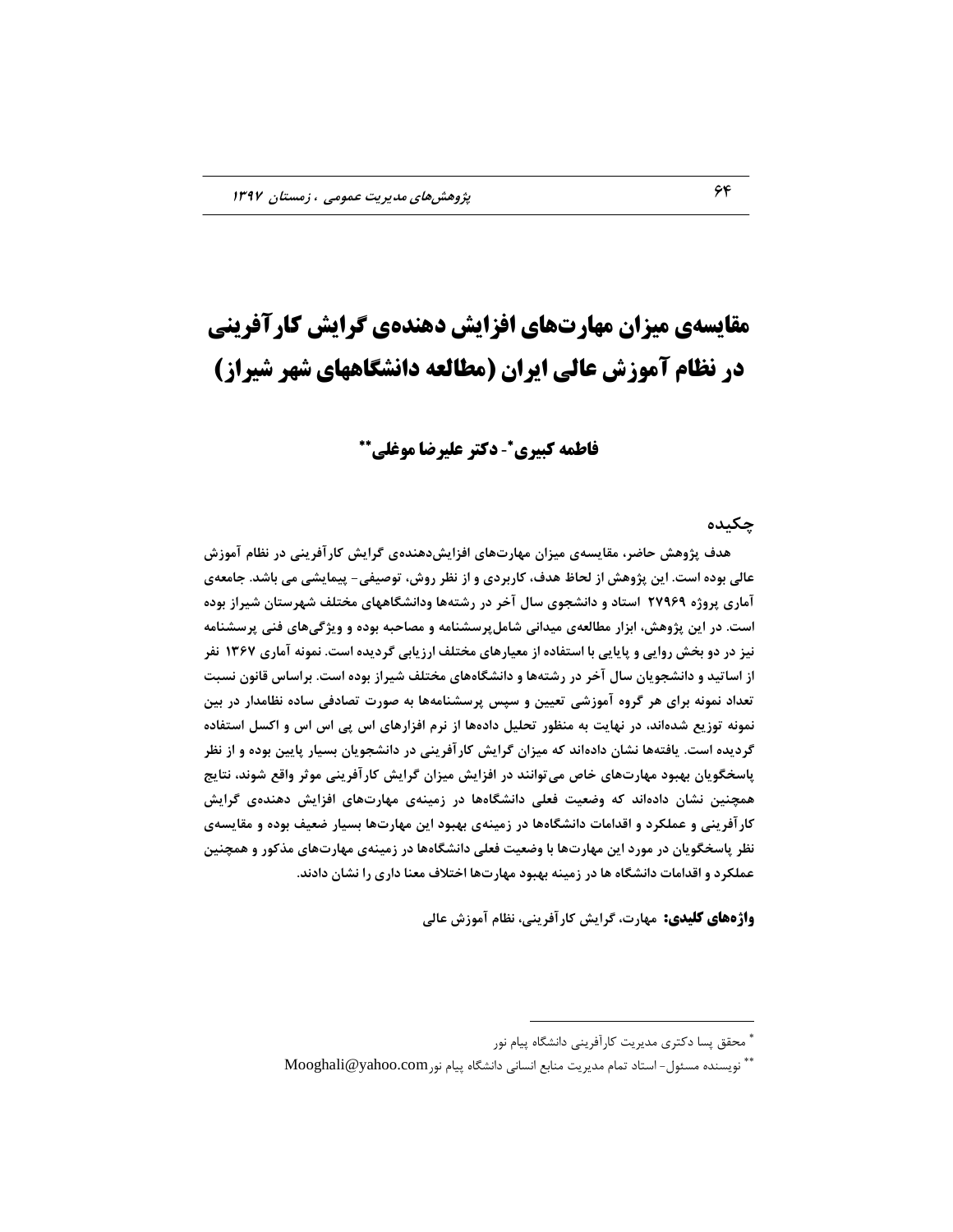### **همذهِ**

حال و هوای این روزهای نظامهای اقتصادی و کسب و کار کشور وخیم است. در حالی که در یک روز تورم سرسامآور زندگی را بر مردم سخت میکند، در روز دیگر رکود اقتصادی تمامی فعالیتّها را با مشكل مواجه می نماید. در این میان یكی از دردهای اصلی كشور بیكاری جوانان، به خصوص بیكاری دانشآموختگانی است كه تواناییهای فردی و مهارتهای لازم را برای راه انداری کسب و کار مناسب ندارند (بر اساس آمار رسمی دولت بیش از شش میلیون نفر). حجم انبوه دانش آموختگان دانشگاهی کشور به عنوان جمعیت جوان و با انرژی که از تحصیلات دانشگاهی برخوردارند و در عین حال، پتانسیل عظیمی را برای رشد و توسعهی اقتصادی كشور فراهم میآورد، در صورت استفاده نشدن درست از این پتانسیل ملی و گرفتار شدن این قشر در معضل بیكاری، به عنوان تهدید اجتماعی و اقتصادی جِدی بِه شمار خواهند <sub>ر</sub>فت *(Fakoor and Ansari, 2014).* این در حالی است که مسئولان مرتبط همواره ادعا میکنند، برای کاهش بیکاری برنامههایی در دست اجرا دارند با این وجود، گزارشهای تازهی مرکز پژوهشهای مجلس دربارهی پیش بینی وضعیت اشتغال تا افق، دورنمای نگران کنندهای را از وضعیت بازار کار به تصویر می کشد. از طرفی دیگر میتوان گفت بخش اعظم ناکارآمدی و کمکاری در این زمینه نیز در جامعه به نحوهی مدیریت و تدبیر مدیران و مسئولان سازمانها بر میگردد چرا که کاهش رشد بیکاری نیاز به تدبیر بیشتری دارد. همه این موارد بدین معناست كه ما به اندازه سرمایهگذاری كه در آموزشعالی انجام می $c$ هیم، بهرهوری نیروی انسانی نداریم *(Tabatabaee, 2013).* تاکنون این تصور مطرح بوده است که دانشگاه باید صرفاً به امور آکادیمیک خود بپردازد، ثبیس آگبُ ثَز زیگط ثطًٍساز زاًكگبُ آهَظـ ٍ پػٍّف نطف ًیؿت )*2012 ,Paykarifar*).

امروزه انتظار بازار کار از خروجیهای نظام آموزشعالی با گذشته فرق دارد. آموزش-عالی باید در برابر آیندهی شغلی دانش آموختگان و هزینههای فراوانی که هر ساله برای تحصیل دانشجویان صرف میشود، پاسخگو باشد؛ باید مشخص شود که دورههای آموزشی چِه نتايج مفيدي براي جامعه دارد *(Bigdeli et al., 2013).* اين در حالي است كه یونسکو در چشم انداز جهانی، دانشگاههای نوین را جایگاهی میداند که در آن، مهارتهای كارآفرینی در آموزشءالی به منظور تسهیل قابلیتهای فارغ التحصیلان و جهت تبدیل شدن به ایجادکنندگان کار، توسعه می<sub>ی</sub>ابد *(Paykarifar, 2012).* بنابراین با توجه به اهمیت و نقش کارآفرینی و با توجه به مشکلات جامعه، ترویج و اشاعهی کارآفرینی،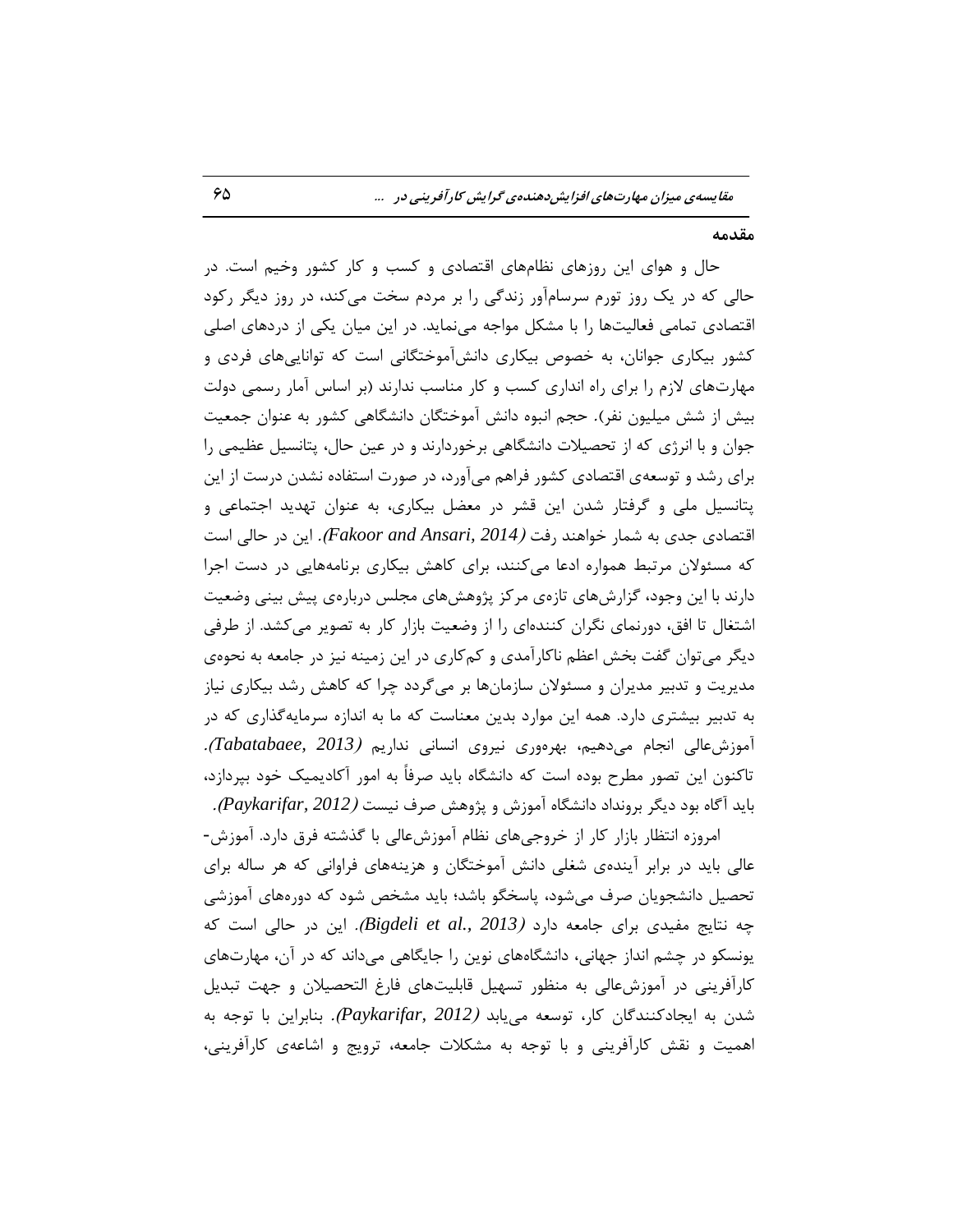بسترسازی برای فرهنگ حامی کارآفرینی و تربیت کارآفرینان برای تمامی جوامع به ویژه جوامع در حال توسعه مثل كشورمان ضرورت دارد كه این امر، یكی از وظایف و چشماندازهای آموزشعالی است *(2011 ,Sharif et al., 20*). بنابراین این تحقیق بر آن است ابتدا میزان گرایش کارآفرینی را در دانشجویان سنجیده و تأثیر میزان مهارتهای مؤثر استخراج شده از مطالعه منابع گوناگون بر افزایش گرایش کارآفرینی را بررسی و در گام بعد وضعیت فعلی دانشگاهها در مورد این مهارتها و سپس اقدامات و عملکرد دانشگاهها در بهبود آن را بررسی نماید و در نهایت با مقایسه مهارتهای مؤثر بر افزایش گرایش کارآفرینی با دو متغیر وضعیت فعلی دانشگاهها و اقدامات و عملکرد دانشگاهها در زمینهی این مهارتها به بررسی شکاف احتمالی موجود بپردازد.

### **هجبًی ًظزی ٍ پیؾیٌِی تحمیك**

کارافرینی، یکی از این راههایی است که شایسته است به عنوان اقدامی پایدار در جهت اشتغالزایی در اولویت قرار گیرد به گونهای که مردم بویژه جوانان را چنان تربیت کند که توانایی اقدام وعمل مناسب همراه با انعطافپذیری و پذیرش موقعیتهای شغلی ناامن و پیچیده را در بازار کار داشته باشند و بتوانند مشاغل تازهای همراه با نوآوری و خطرپذیری شایسته ایجاد کنند *(Hajimirrahimi and Mokhber, 2010).* به زبان ساده، کارآفرینی همان فرایند تأسیس و یا توسعهی کسب و کار، بر مبنای یک فکر و ایدهی نو است در سالهای اخیر نیز مفهوم کارآفرینی از سطح فردی به سطح سازمانی منتقل شده و رایج-ترین مفهوم که در تجزیه و تحلیل کارآفرینی مورد استفاده قرار گرفته است، گرایش به کارآفرینی میباشد. بنابراین در شرایط ناپایدار و رقابتی کنونی، گرایش کارآفرینی برای موفقیت سازمانها امری ضروری محسوب میشوند، گرایش کارآفرینی یک فرد در واقع انعکاسی از علاقهی وی در آغاز یک کسب و کار شخصی است که در نهایت به عنوان یک گزینش در مسیر تحولات شغلی وی و در برابر استخدامهای معمول قرار میگیرد )*2012 .,al et Darvish*). حبل ثب تَرِ ثِ هغبلت شوط قسُ هیتَاى گفت زضوٌبض آموزشهای متداول که دانشجویان در دانشگاهها میگذرانند، ضرورت دارد تا به آموزشهایی که بتوانند گرایش دانشجویان به مهارت آموزی را به همراه داشته و نقش هؤثری در رفتارهای کارآفرینانه آتی آنان داشته باشند بیشتر توجه شود *( ,Alam Bygi 2015*(. ایي زض حبلی اؾت وِ تحمیمبت ًیع ًكبى هیسّس وِ زض ثقضی اظ وكَضّبی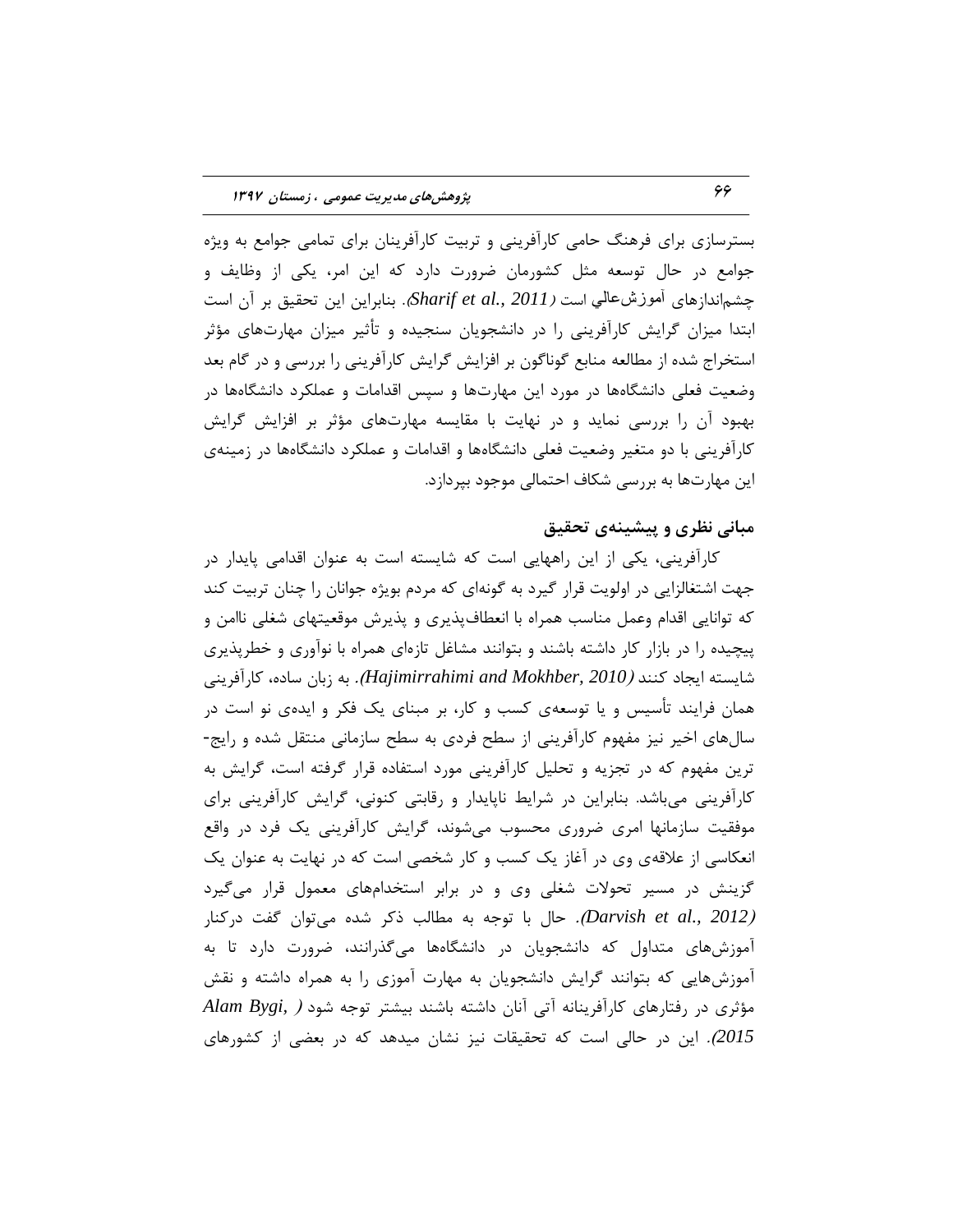پیشرفته، تعلیم و تربیت دانشگاهی به گونهای با نیازهای جامعه هماهنگ شده است که نه تنها نیازهای بازار کار را از نظر تخصصی برآورده میکند، بلکه از بیکاری و هدر رفتن توان فبضك التحهیالى ًیع رلَگیطی ثِ فول هیآٍضز )*2010 ,Aghadavood*).

اما متاسفانه نتایج تحقیقات و بررسی های انجام شده حاکی از آن است که کیفیت آموزشی دانشگاههای ایران در سطح مطلوب و قابل قبولی قرار ندارد، فراهم نبودن شرایط لازم به سبک و سیاق جهانی باعث شده است که شکل گیری فرآیند آموزشءالی در ایران به صورت ظاهری انجام شود. آموزش عالی در ایران به علتهای نهادی و میراث تاریخی، ناکارآمد و دارای کارکردهای نااثربخش است. مدیریت آموزشءالی در ایران غیرعلمی و سیاست زده است. برنامههای درسی دانشگاهها که فقط به صورت سخنرانیهای یک نفره و كسل كننده است، به اندازهای سنگین است كه فرصتی برای اندیشیدن و گفت و شنود به دانشجو نمی دهد. به حدی سعی می شود که دانشجو همهی مطالب را بخواند و حفظ کند كه فرصتی برای حركت آزاد اندیشه نمیماند دانشگاههای ما دبیرستانهای بزرگی شدهاند که در آنها دانشآموزان بزرگسالتر، جزوههای باستانی دبیران سالخورده را یادداشت می-كنند *(Ghadimi, 2012).* به عبارت سادهتر، كارجويان فارغ التحصيل دانشگاهی در بيشتر رشتهِها، حرفی برای گفتن دربازار کار کشور ندارند و تنها داشته آنها همان مدرک دانشگاهی است که این روزها خیلی در بازار کار کشور قیمت ندارد و به عقیده بسیاری از صاحب نظران نظام آموزش عالى ایران بجاى كارآفرين پرور بودن كارجوپرور است به عبارت دیگرساختار فعلی آموزش در كشور ما برای خلاقیت ارزشی قائل نیست *( ,Shakiba et al* 2015)<sup>،</sup> و میتوان گفت نقش اصلی دانشگاه امروزه فقط مشغول کردن جوانان وخارج کردن آنها از گردونهی مشکلات اجتماعی و کاریابی به مدت ۴ سال یا بیشتر می باشد و کم رنگ ترین نقش دانشگاه، جایگاه اندیشه و تفكر است و به كارآفرینی و كیفیت آموزش بهای اًسوی زازُ هیقَز )*2010 .,al et Ansari*).

در این زمینه موحدی نیز بر این باور است که جای برنامهها و دروسی که دانشجویان ضا ثطای وبض زض ثبظاض آهبزُ هیوٌس زض ایطاى ذبلی یب ثؿیبض ووطًگ اؾت ) *Rahmanian Koushkaki et al., 2014).* متاسفانه هنوز دانشجویان ما با مسئلهی کارآفرینی عمدتا بیگانهاند، زیرا زیرساختهای کافی و فیزیکی برای توسعهی کارآفرینی فراهم نشده است، وضعیت موجود آموزش کارآفرینی، به ویژه در سطح آموزشعالی کشور، از یک الگوی هنسجم برخوردار نبوده و دچار پراکندگی و سردرگمی است *(Sharif et al., 2011).*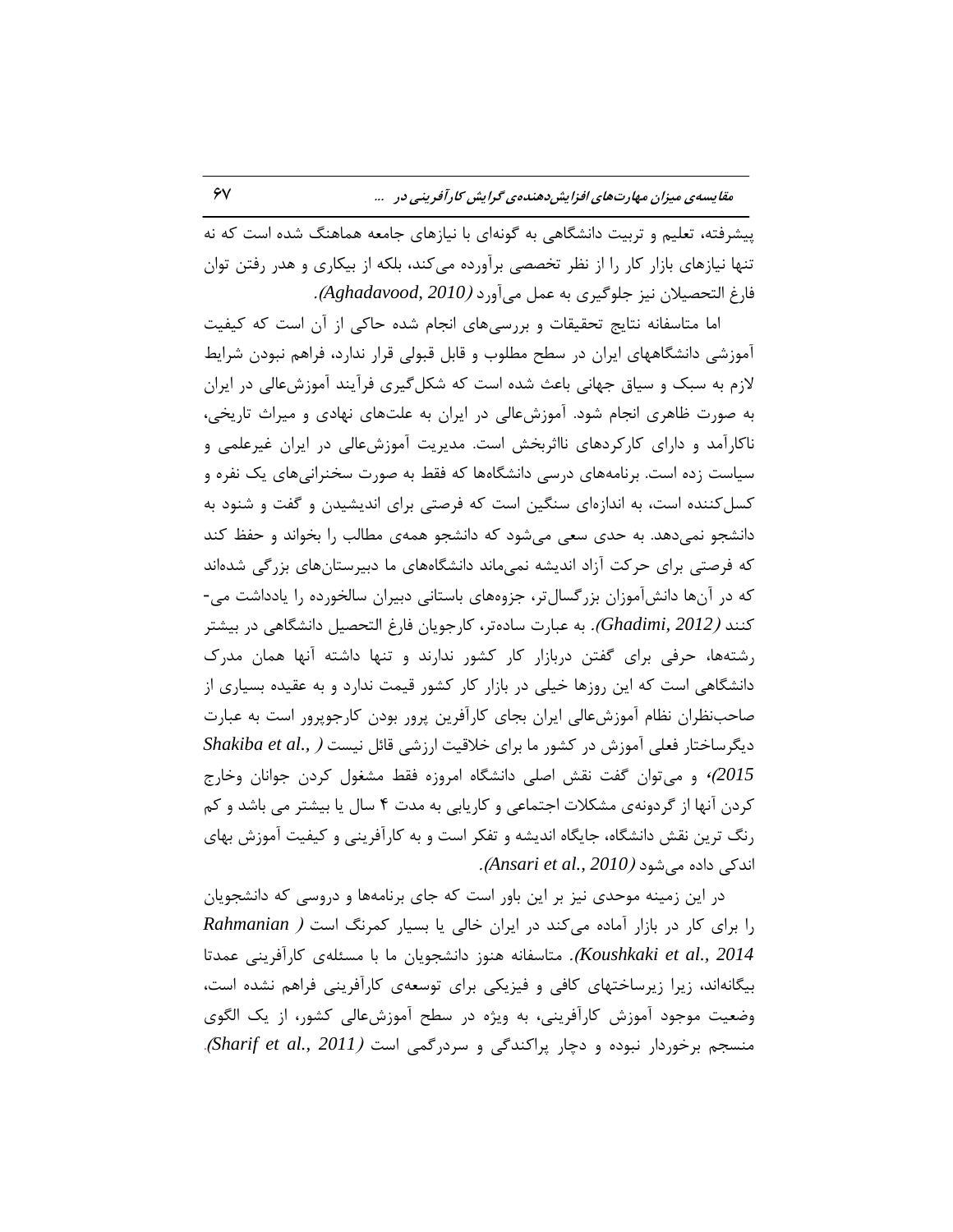جایگاه ایران در حوزهی کارآفرینی با توجه به ظرفیتهای موجود و بر پایه شاخصهای دهگانه کسب و کار، چندان مطلوب نمیباشد. به نظر میرسد برنامههای درسی موجود در آموزشءالی در جهت پرورش ویژگیهای كارآفرینی دانشجویان تدوین نشده است. در كل می توان گفت که روحیهی کارآفرینی در ایران بسیار پایین است و باید با برنامه پزیهای ثلٌسهست ٍ وَتبُهست زض اضتمبی ایي هْبضت الساهبت فویمی نَضت پصیطز ) *et Ganbarali* .)*al., 2013*

### **چبرچَة هفَْهی تحمیك**

برای تدوین چارچوب مفهومی تحقیق و طراحی پرسشنامه از مطالعهٔ دقیق و جامع مبانی نظری مربوط به حوزهی گرایش کارآفرینی، آموزشعالی و سپس مشورت و هم-اندیشی با چندین نفر از خبرگان استفاده گردید. بر اساس این مطالعات مهارتهای بسیاری در افزایش گرایش کارآفرینی نقش داشتند که برای انجام این پژوهش انواع مهارتها با هم ادغامگردیده و در قالب پنج مهارت اصلی از جمله مهارت کاریابی، عمومی، علمی، فنی و کارآفرینی مورد بررسیقرار گرفتند(201*4 Seidahmetov et al,* 

در زمینهی گرایش کارآفرینی نیز از گرایش کارآفرینی با پنج بعد نوآوری، پیشگامی، استقلال گرایی، ریسک پذیری و رویکرد تهاجمی براساس الگوی لومپکین و دس ۷ ( ۱۹۹۸) و بالان و لیندزی ٔ (۲۰۱۰) استفاده گردید.

 $\overline{a}$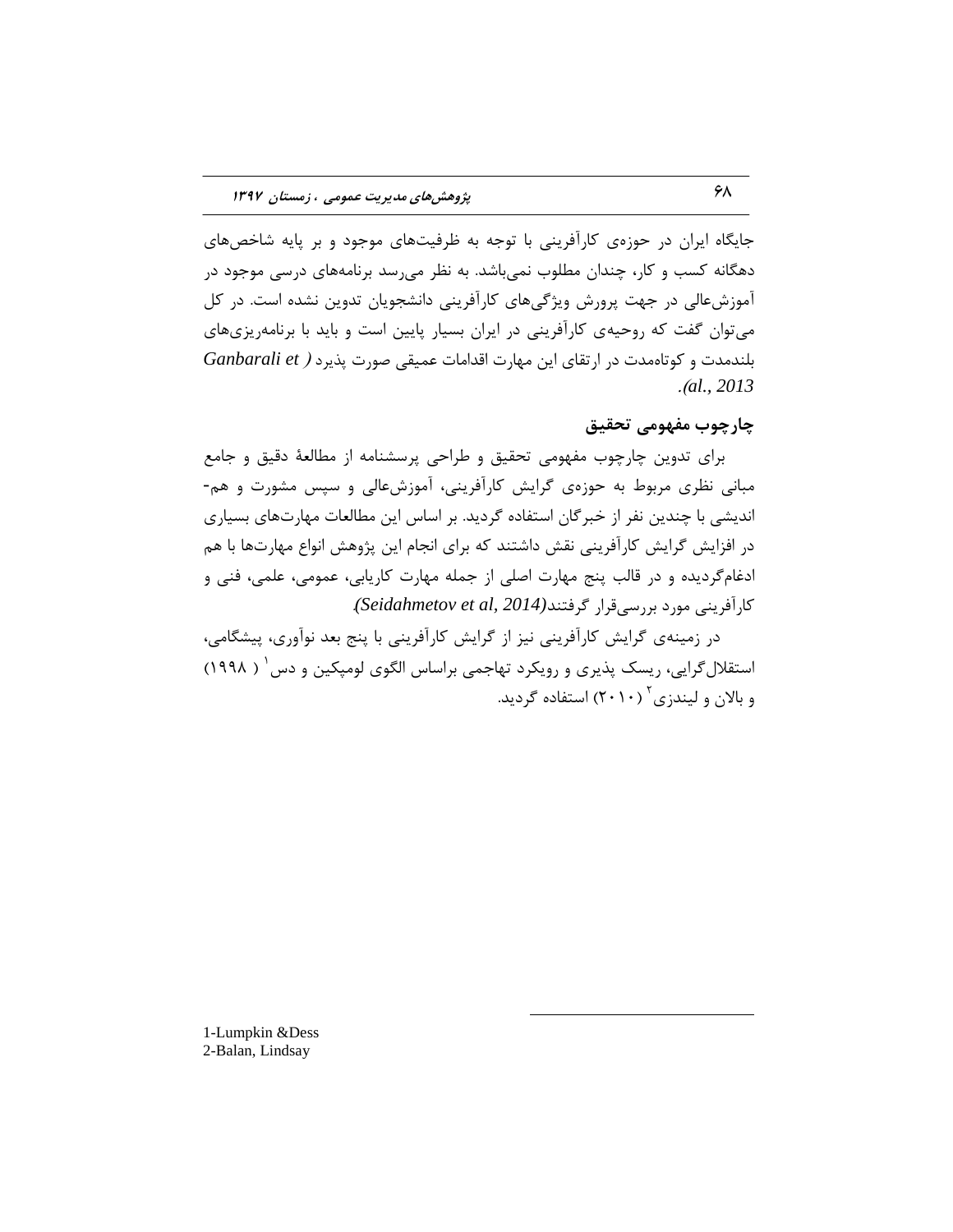

**ؽىل :1 چبرچَة هفَْهی تحمیك**

در نهایت برای رسیدن به پاسخ سؤالات و فرضیههای موجود برای مقایسهی میزان مهارتهای افزایش دهندهی گرایش کارآفرینی در نظام آموزشعالی شکل شمارهی یک طراحی گردید.

### روش تحقیق مستقیم به استفاده به استفاده به استفاده به استفاده به استفاده به استفاده به استفاده به استفاده به است

این پژوهش از لحاظ هدف، كاربردی و از نظر روش، توصیفی- پیمایشی می باشد. جامعهی آماری پروژه ۲۷۹۶۹ استاد و دانشجوی سال آخر در رشتهها و دانشگاههای مختلف شهرستان شیراز اعم از دولتی، آزاد، پیام نور و علمی کاربردی در سال ۱۳۹۵بودند. انتخاب شهرستان شیراز به عنوان محدودهی تحقیقاتی به این لحاظ صورت گرفته است که طبق آخرین آمار در سال ۱۳۹۰شهرستان شیراز یکی از کلان شهرهای ایران است که دارای دانشگاههای معتبر و مطرح در كشور میباشد. برای تعیین حجم نمونه ازمحاسبه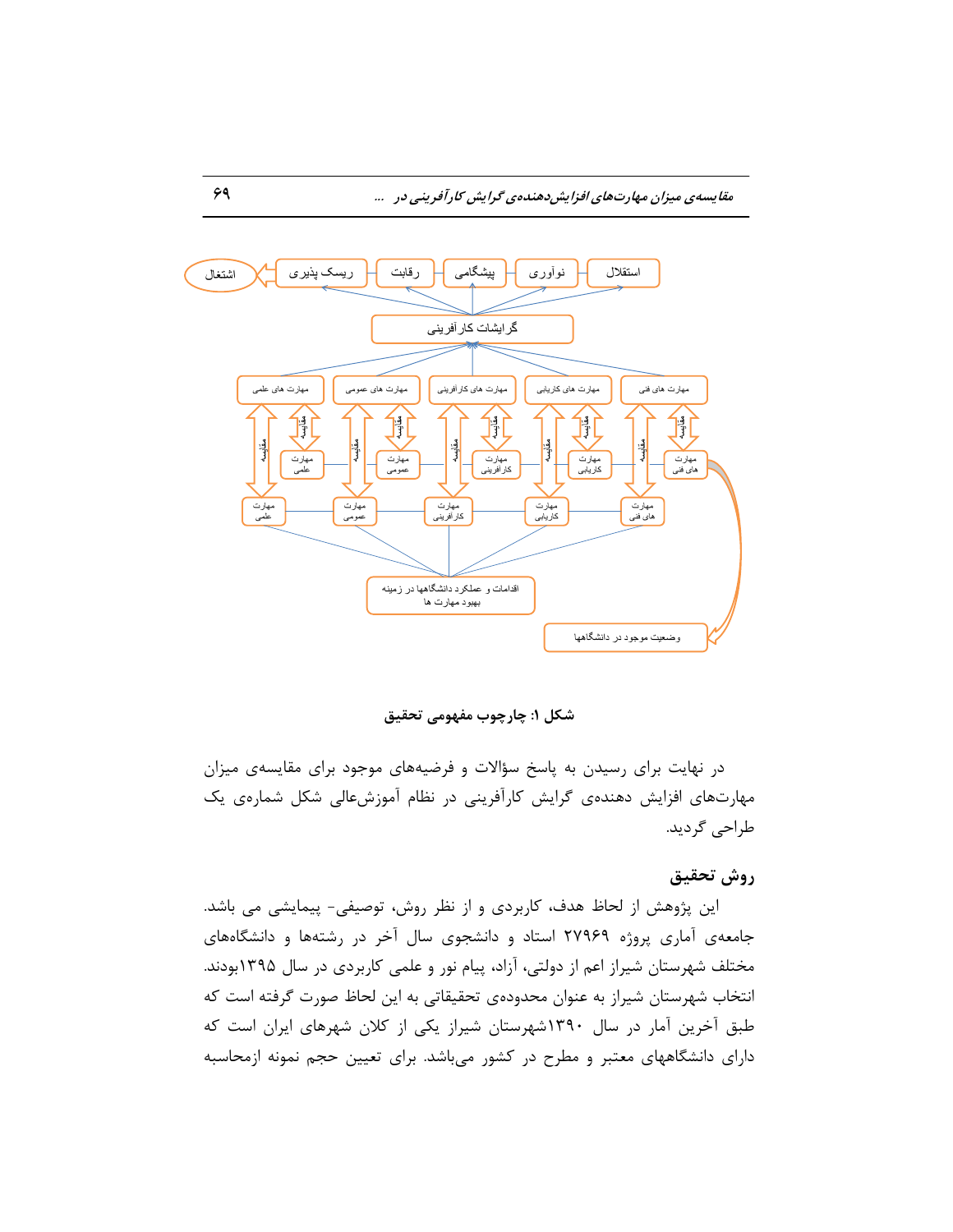فرمول کوکران استفاده گردید. در ابتدا تعداد نمونه ها به تفکیک بر اساس تعداد دانشجویان واساتید در گروههای آموزشی مختلف مشخص گردید و سپس تعداد نمونه به تفکیک بر اساس نوع دانشگاه (۴۷۸۷) وبعد از آن بر اساس قانون نسبت تعداد نمونه برای هر گروه آموزشی تعیین گردید(۱۳۶۷). بنابراین در مرحلهی اول تعداد ۴۷۸۷ پرسشنامه با حضور در دانشگاههای مختلف و گروههای آموزشی متفاوت به صورت کاملا تصادفی توزیع شدند، سپس با توجه به احتمال ریزش نمونه به دلیل عدم پاسخگویی کامل به گویه ها و یا عدم بازگرداندن پرسشنامهها توسط دانشجویان و اساتید، حجم تقریبی ۱۳۶۷ نفر نمونه (که از قبل به عنوان حجم نمونه اصلی تعیین شده بود) در نظر گرفته شد که ۲۷ مورد آن در تمام روشها در مرحلهی پیش آزمون و ۱۳۴۰ مورد در مرحلهی نهایی بعد از مراجعات متعدد تکمیل و جمع آوری شدند.

| نمونه نهایی | تعداد نمونه به تفکیک |       |                       |                                 | نمونه ابتدايي                 | جامعه | گروه های آموزشی |
|-------------|----------------------|-------|-----------------------|---------------------------------|-------------------------------|-------|-----------------|
|             | دانشجو               | استاد |                       |                                 |                               |       |                 |
| rr.         | ۲۶۱                  | ۶.    | 1519                  | ۲۳۳۶                            | نمونه کل دانشگاه دولتی        |       |                 |
| <b>TVS</b>  | ۳۶۸                  |       | ۱۹۲۷                  | $Y \cdot Y$                     | نمونه كل دانشگاه آزاد         |       |                 |
| ۳۴۸         | ٣۴٣                  | ۵     | ٩٨٨                   | <b>TYA.</b>                     | نمونه كل دانشگاه علمى كاربردى |       |                 |
| ٣١٣         | ۳۰۹                  |       | $\Delta \Lambda \tau$ | $\mathcal{N} \cdot \mathcal{A}$ | نمونه كل دانشگاه پيام نور     |       |                 |
| ۱۳۶۷        | ۱۲۹۰                 | ۷۷    | <b>FYAY</b>           | 2972                            | نمونه كل                      |       |                 |

جدول ۱: نمونههای تعیین شده بر اساس گروههای آموزشی، نوع دانشگاه

| کل به درصد  |                   | ياسخگو                              |             |           |
|-------------|-------------------|-------------------------------------|-------------|-----------|
|             | تجریه و تحلیل شده | دريافت شده                          | توريع شده   |           |
| $\Delta$ /۶ | ٧V                |                                     | ۴۹۶         | اساتيد    |
| 95/         | ۱۲۹۰              | ۱۹۲۳                                | ۴۲۹۱        | دانشجويان |
| ۰۰          | ۱۳۶۷              | $\mathbf{y} \cdot \cdot \mathbf{y}$ | <b>YYAY</b> |           |

جدول ۲: تعداد پرسشنامههای توریع شده و دریافت شده

در این تحقیق، ابزار مطالعهی میدانی شاملپرسشنامه (کمی) و مصاحبه (کیفی) بود. پرسشنامه از طریق ادغام پرسشنامهی استاندارد کوین و اسلوین ` (۲۰۰۶) و محقق ساخته طراحی گردید.

 $\overline{a}$ 

1 -Covin and Slovin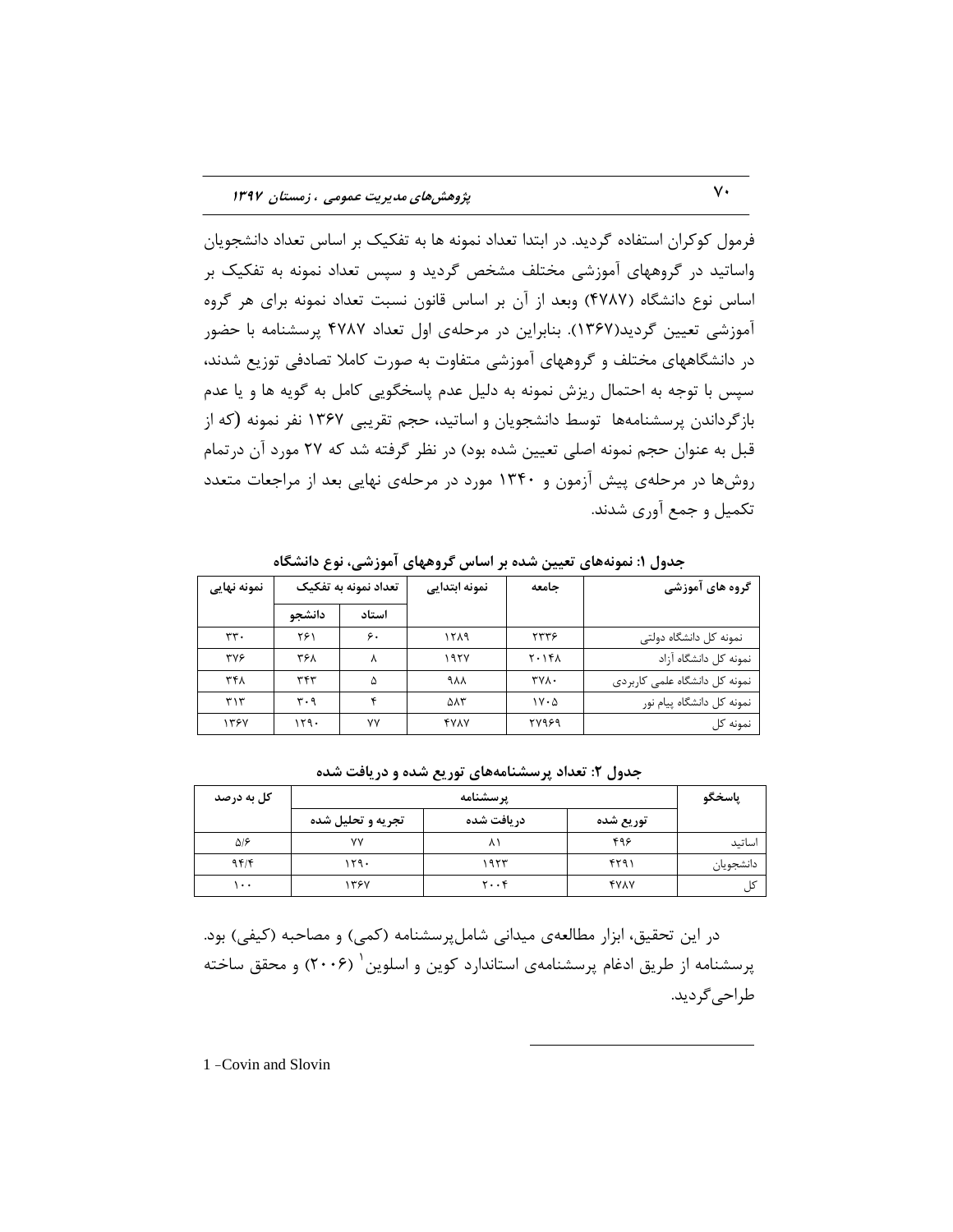در نهایت سؤالات و متغیرهای مورد نظر با ساختار سه طرفهی طیف لیکرت طراحی شدند. پاسخ دهندگان در اولین جهت طیف، سؤالات را با این عنوان که گویههای مطرح شده تا چه میزان باعث افزایش گرایش کارآفرینی می شود پاسخ داده و در جهت دوم طیف، وضعیت فعلی دانشگاهها در زمینهی این گویهها و سپس در جهت سوم میزان اقدامات و عملکرد دانشگاهها برای بهبود این مهارتها بررسی گردید. به منظور اطمینان از دقت و صحت نتایج پروژه، ویژگیهای فنی پرسشنامه در دو بخش روایی و پایایی با استفاده از معیارهای مختلف ارزیابی شد. برای تعیین روایی، پرسشنامه از طریق اعتبار محتوا و با اظهارنظر چند تن از افراد متخصص و صاحبنظر در زمینهی کارآفرینی و آمار بررسی شده و بعد از اعمال نظر اساتید و اصلاحات اولیه روایی پرسشنامه تایید گردید. سپس برای تعیین پایایی، پرسشنامه توسط بیست و هفت پاسخگو تكمیل و سپس ضریب آلفای كرونباخ در هربخش به صورت جداگانه مورد بررسی قرار گرفت و گویههای نامتجانس حذف شده و یا تغییر یافتند. به طور کلی پس از حذف گزینههای نامناسب میزان آلفا در موارد مختلف بین 0/75 تب 0/98 تقییي گطزیس وِ هیبًگیي ضطیت ثسؾت آهسُ ًكبى زٌّسُی پبیبیی پرسشنامه بود. به منظور تحلیل دادهها نیز از نرم افزارهای متفاوت به ویژه اس پی اس اس <sup>۱</sup> و آماره ها مختلف استفاده گردید.

### **یبفتِّبی تحمیك**

در ابتدا میزان گرایش کارآفرینی دانشجویان مورد مطالعه، بررسی گردید. ابزار اندازه گیری در این بخش جدولی پنج گویهای با ساختار طیف لیکرت بود. نتایج حاصله در جدول ۳ آورده شده است.

| خیلی زیاد     | زياد                          | متوسط                         | كم           | خیلی کم        | گويه ها      |                |
|---------------|-------------------------------|-------------------------------|--------------|----------------|--------------|----------------|
| $f(\cdot)$    | 8511                          | $\mathbf{r} \cdot \mathbf{v}$ | ۳۹/۵         | ٠              | ريسک پذيري   |                |
| $\mathcal{N}$ | ۲۴/۰                          | ۱۸/۵                          | $Y \cdot 19$ | $\frac{8}{15}$ | نوآوري       | 2              |
| 11/T          | ۱۵/۳                          | ۱۱/۵                          | 5915         | $7/\Delta$     | پیشگامی      | 3              |
| $f(\cdot)$    | <b>TY/1</b>                   | V/f                           | YY/F         | 177            | استقلال طلبي | $\overline{4}$ |
| $f/\Delta$    | $\mathsf{Y} \cdot \mathsf{Y}$ | 3137                          | <b>TA/A</b>  | ٠              | رقابت        |                |

 $\overline{a}$ 

جدول **۳ : درصد فراوانی گرایش کارآفرینی دانشجویا**ن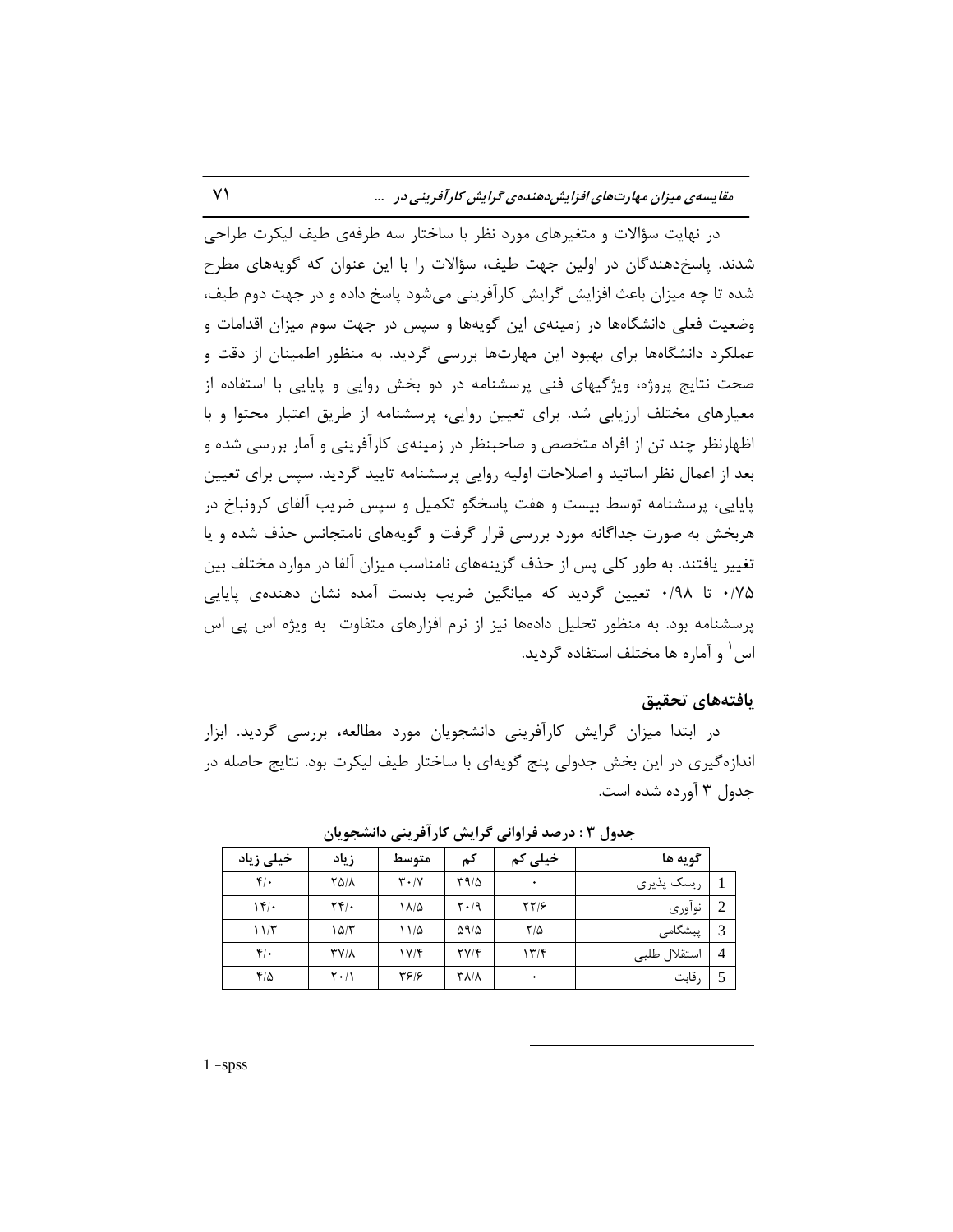نتایج نشان میدهد بیشترین درصد تراكم فراوانیها در گزینههای متوسط و پایین تر از متوسط میباشد و این نشان دهندهی ضعف پاسخگویان در زمینه گرایش کارآفرینی است. سپس برای دریافتن این موضوع که آیا از لحاظ آماری پایین بودن گرایش کارآفرینی در دانشجویان معنیدار است یا خیر از آزمون مقایسهی میانگینها با یک مقدار مشخص(۳) استفاده گردید. نتایج حاصله در جدول ۴ آورده شده است.

جدول ۴: آزمون مقایسهی میانگینها برای سنجش میزان گرایش کارآفرینی

|            |         |                         | میزان گرایش کارآفرینی دانشجویان |               |            |            |
|------------|---------|-------------------------|---------------------------------|---------------|------------|------------|
| <b>Sig</b> | رقابت   | استقلال طلبى            | پیشگامی                         | نوآوري        | ریسک پذیری |            |
|            | $Y/9$ . | ۲/۹۲                    | Y/YY                            | $Y/\lambda$ ۶ | Y/9f       | ميانگين    |
| $\cdots$   | 1.      | $\cdot/\cdot$ \ $\cdot$ | 1.                              | 1.            | .1.79      | Sig        |
|            |         | <b>Y/1V</b>             |                                 |               |            | میانگین کل |

آزمون مقایسهی میانگینها نشان داد که بین تمام ابعاد گرایش کارآفرینی با میانگین فرضی اختلاف معنیدار وجود دارد و با توجه به میانگین کل( ۲/۸۷ ) که پایینتر از میانگین فرضی(۳) است می توان گفت که گرایش کارآفرینی در دانشجویان ضعیف و بسیار پایین میباشد. است به عنوان است و به عنوان است و است و است و است و است و است و است و است و است و است و است و است

> سپس تأثیر مهارتها بر گرایش کارآفرینی و بعد از آن وضع موجود دانشگاهها در این زمینه و اقدامات دانشگاهها برای بهبود شرایط موجود مورد بررسی قرار گرفت. بر اساس آمار توصیفی تقریبا بیشتر از ۹۰ درصد از پاسخدهندگان بر این باور بودند كه مهارتهای ذكر شده به میزان زیاد یا خیلی زیاد در افزایش میزان گرایش کارآفرینی مؤثر میباشد و همچنین بیشتر از ۹۰ درصد از پاسخدهندگان معتقدند که مهارتهای ذکر شده به میزان كم یا خیلی كم در دانشگاهها و دانشجویان وجود دارد و اقدامات دانشگاهها در جهت بهبود این مهارتها بسیار ضعیف است.

| اقدامات<br>دانشگاه ها | وضعيت فعلى<br>دانشگاه ها | میزان تأثیر بر گرایش<br>كارآفرينى | گويه ها         |   |
|-----------------------|--------------------------|-----------------------------------|-----------------|---|
| ۲/۴۲                  | ۲/۴۴                     | ۴۱۳۱                              | مهارت علمی      |   |
| ۳/۶۳                  | ۳/۶۳                     | ۴/۱۷                              | مهارت فنی       | ۲ |
| ۲/۴۲                  | $\frac{7}{9}$            | $f(\cdot)$                        | مهارت كارآفريني | ۳ |
| $\mathbf{Y}/\Delta$ . | $\mathbf{Y}/\Delta$      | ۳/۹۱                              | مهارت کاریابی   | ۴ |
| ۲/۴۵                  | 7/99                     | ۳/۹۲                              | مهارت عمومی     | ۵ |

جدول۵: میانگینهای مربوط به متغیر های مورد بررس*ی*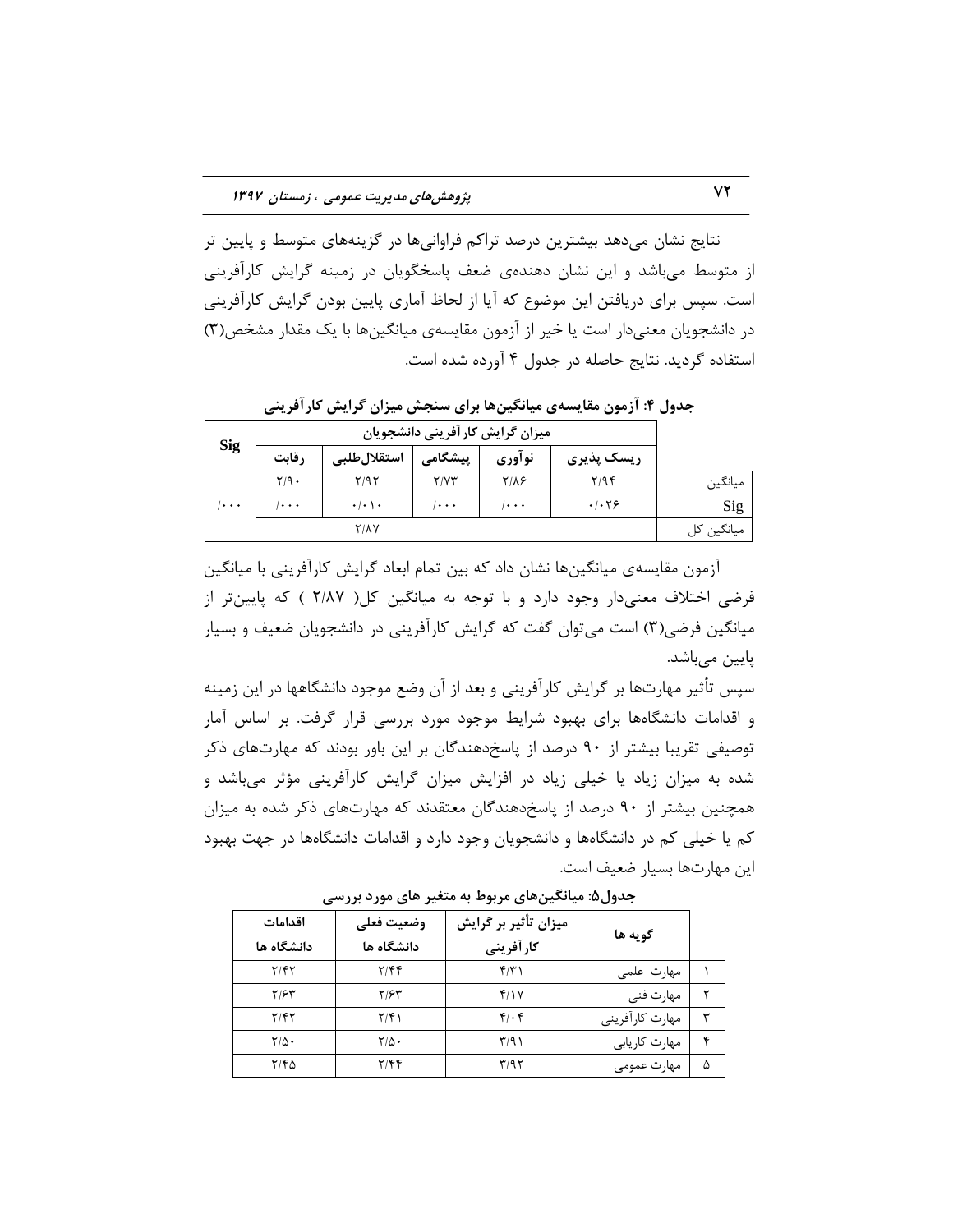در مرحلهی بعد با استفاده از آزمونِهای مختلف تأثیر مهارتهای ذکر شده بر افزایش گرایش کارآفرینی، سپس وضعیت فعلی دانشگاهها و دانشجویان در زمینه این مهارتها و اقدامات برای بهبود آنها برای تک تک گویهها بررسی شدند. در گام اول چهارده گویه برای سنجش مهارت علمی طراحی گردید. و بعد از آن هر سه

جهت ذکر شده طیف از طریق آزمون مقایسهی میانگینها با یک مقدار مشخص بررسی قسًس.

|                                           |                    | مهارت علمی            |                      |                       |                           |                       |  |  |
|-------------------------------------------|--------------------|-----------------------|----------------------|-----------------------|---------------------------|-----------------------|--|--|
|                                           | وضعيت فعلى دانشگاه |                       | میزان تأثیر بر گرایش |                       | اقدامات دانشگاه ها        |                       |  |  |
|                                           | ها                 |                       | كارآفرينى            |                       | در جهت پیشرفت             |                       |  |  |
|                                           | ميانگين            | Sig                   | ميانگين              | Sig                   | ميانگين                   | Sig                   |  |  |
| بهبود محتوى درسى                          | Y/FY               | $/ \cdot \cdot \cdot$ | F/FT                 | $\cdots$              | Y/FY                      | $/ \cdot \cdot \cdot$ |  |  |
| اطلاعات به روز اساتید                     | 7/78               | $/ \cdot \cdot \cdot$ | f/f.                 | $\cdots$              | 7/Tf                      | $/ \cdot \cdot \cdot$ |  |  |
| مشارکت دانشجویان در کلاس                  | Y/YY               | $/ \cdot \cdot \cdot$ | F/FQ                 | $\cdots$              | $Y/T\Delta$               | $/ \cdot \cdot \cdot$ |  |  |
| فضاى آموزشى مناسب                         | $Y/Y$ ۶            | $/ \cdot \cdot \cdot$ | $F/T$ ۶              | 1.                    | Y/YY                      | $/ \cdot \cdot \cdot$ |  |  |
| کتاب های درسی مناسب                       | Y/Y                | $/ \cdot \cdot \cdot$ | f/TV                 | $\cdots$              | Y/FQ                      | $/ \cdot \cdot \cdot$ |  |  |
| روشهای آموزشی متنوع و به روز              | $Y/\mathfrak{f}$ . | $/ \cdot \cdot \cdot$ | F/Tf                 | $\cdots$              | Y/Y                       | $/ \cdot \cdot \cdot$ |  |  |
| روشهای تدریس نوآور                        | Y/F9               | $/ \cdot \cdot \cdot$ | F/7F                 | $\cdots$              | $Y/\Delta$ .              | $/ \cdot \cdot \cdot$ |  |  |
| مطالب آموزشى هدفمند                       | ۲/۵۶               | $1 \cdot \cdot \cdot$ | $F/Y$ $\Delta$       | $/ \cdot \cdot \cdot$ | Y/F                       | $/ \cdot \cdot \cdot$ |  |  |
| درک عمیق از دروس                          | Y/YF               | $/ \cdot \cdot \cdot$ | $f/\Omega$           | $/ \cdot \cdot \cdot$ | $\mathbf{Y}/\mathbf{Y}$ . | $/ \cdot \cdot \cdot$ |  |  |
| تأكيد بر دروس عملى                        | <b>T/QY</b>        | $1 \cdot \cdot \cdot$ | F/T9                 | $\cdots$              | Y/F9                      | $/ \cdot \cdot \cdot$ |  |  |
| نظارت بر اجرای برنامه درسی وعملکرد اساتید | ۳۱۶۶               | $/ \cdot \cdot \cdot$ | $F/Y$ ۶              | $\cdots$              | Y/F9                      | $/ \cdot \cdot \cdot$ |  |  |
| فرصت ارایه راه حل                         | $T/\Delta T$       | $/ \cdot \cdot \cdot$ | $f/\sqrt{2}$         | $\cdots$              | 5/48                      | $/ \cdot \cdot \cdot$ |  |  |
| ارائه مهارت های اشتغال                    | Y/F9               | $/ \cdot \cdot \cdot$ | $f/\tau$ .           | $\cdots$              | $\mathbf{Y}/\mathbf{f}$ . | $/ \cdot \cdot \cdot$ |  |  |
| آزادی کامل اساتید در ارائه دروس           | 7/29               | $/ \cdot \cdot \cdot$ | f/T                  | $\cdots$              | $7/\Delta$ ۶              | $/ \cdot \cdot \cdot$ |  |  |
|                                           | $Sig=$ / $\cdots$  |                       | t آزمون              |                       | $Sig=$ / $\cdots$         |                       |  |  |

**جذٍل :6 آسهَى همبیغِی هیبًگیيّب ثزای عٌجؼ هْبرت ػلوی**

نتایج آزمون مقایسهی میانگینِها با یک مقدار مشخص گویای وجود اختلاف معنی دار با میانگین فرضی در هر سه جهت میباشد. بنابراین با توجه به میزان میانگینهای هر جهت میتوان گفت که معنیداری جهت اول یا همان تأثیر مهارت علمی بر گرایش كارآفرینی به دلیل بیشتر بودن میانگین متغیر از میانگین فرضی به معنای تأثیر مثبت این مهارت در گرایش کارآفرینی بوده، و میانگین جهت دوم یا همان وضعیت فعلی دانشگاه ها در زمینه مهارت علمی و همچنین جهت سوم یا اقدامات دانشگاهها برای بهبود این مهارت، به دلیل کمتر بودن میانگین این دو متغیر از میانگین فرضی، معنیداری نشان دهندهی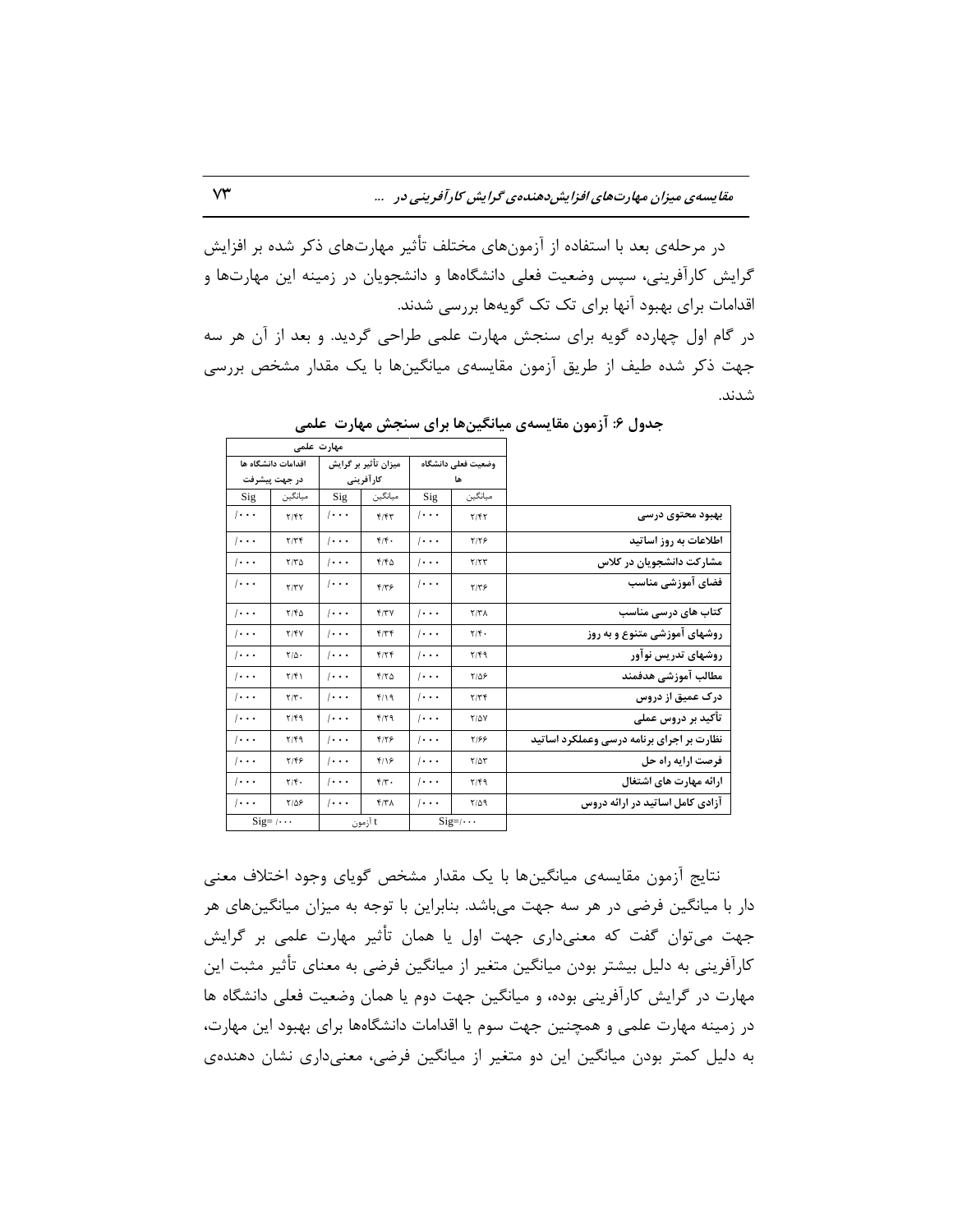وضعیت ضعیف دانشگاهها در زمینه این مهارتها و اقدامات ضعیف دانشگاهها در جهت پیشرفت این مهارتها میباشد. سپس برای بررسی تفاوت بین تأثیر مهارت علمی بر گرایش کارآفرینی با وضعیت فعلی دانشگاهها در زمینه مهارت علمی و اقدامات دانشگاهها برای پیشرفت و بهبود مهارت علمی از آزمون تی زوجی استفاده گردید. نتایج حاصله در جدول ۶ اختلاف معنیداری را میان این دو متغیر نشان دادند. بنابراین میتوان گفت که وضعیت فعلی دانشگاهها در زمینه مهارت علمی ضعیف بوده و دانشگاهها اقدامات مؤثری در جهت بهبود وضعیت ضعیف فعلی انجام نمیِ دهد. در مرحله بعد مهارت فنی مورد بررسی قرار گرفت، مهارت فنی دارای دوازده گویه میباشد که مانند مهارت علمی با ساختار سه طرفه طیف لیکرت بررسی شدند. نتایج حاصله در جدول ۷ آورده شده است.

|                                        | مهارت فنی             |          |                                   |                       |                       |                       |  |  |
|----------------------------------------|-----------------------|----------|-----------------------------------|-----------------------|-----------------------|-----------------------|--|--|
|                                        | وضعيت فعلى دانشگاه ها |          | میزان تأثیر بر گرایش<br>كارآفريني |                       | اقدامات دانشگاه ها در |                       |  |  |
|                                        |                       |          |                                   |                       | جهت پيشرفت            |                       |  |  |
|                                        | ميانگين               | Sig      | ميانگين                           | Sig                   | ميانگين               | Sig                   |  |  |
| کارآموزی و کارورزی و نظارت بر اجرای آن | Y/Y                   | $\cdots$ | $f/\sqrt{2}$                      | $/ \cdot \cdot \cdot$ | Y/FF                  | $/ \cdot \cdot \cdot$ |  |  |
| توانایی فنی تخصصی                      | Y/FY                  | $\cdots$ | f/Tf                              | $\cdots$              | Y/FQ                  | $/ \cdot \cdot \cdot$ |  |  |
| فعالیت های فوق برنامه                  | <b>T/۶۲</b>           | $\cdots$ | F/T9                              | $\cdots$              | ۲/۵۶                  | $/ \cdot \cdot \cdot$ |  |  |
| تلفیق آموزش های تئوری و عملی           | ۳۱۶۶                  | $\cdots$ | F/7F                              | $\cdots$              | <b>Y/YY</b>           | $/ \cdot \cdot \cdot$ |  |  |
| مکان مناسب کارگاهی                     | <b>T/۶</b>            | $\cdots$ | 570                               | $\cdots$              | ۲۱۶۵                  | $/ \cdot \cdot \cdot$ |  |  |
| کار در حین تحصیل در زمینه رشته         | <b>T/FA</b>           | $\cdots$ | f/Y                               | $\cdots$              | 3917                  | $/ \cdot \cdot \cdot$ |  |  |
| تعامل دانشگاه و صنعت                   | $Y/\mathcal{F}$ 9     | $\cdots$ | F/TT                              | $\cdots$              | <b>T/۶</b>            | $/ \cdot \cdot \cdot$ |  |  |
| نظارت بر کارورزی                       | 7/09                  | $\cdots$ | f(T)                              | $\cdots$              | $\frac{1}{2}$         | $/ \cdot \cdot \cdot$ |  |  |
| ترغیب به مهارت آموزی                   | $\frac{1}{2}$         | $\cdots$ | f(T)                              | $  \cdot \cdot \cdot$ | <b>T/۶۸</b>           | $/ \cdot \cdot \cdot$ |  |  |
| بررسی توانایی های مهارتی               | $Y/Y$ .               | $\cdots$ | <b>T/YA</b>                       | $\cdots$              | <b>T/۶</b>            | $/ \cdot \cdot \cdot$ |  |  |
| بررسی و توسعه مهارت های شخصی           | ۲/۶۵                  | $\cdots$ | $T/8\lambda$                      | $\cdots$              | Y/YY                  | $/ \cdot \cdot \cdot$ |  |  |
| ترجیح مهارت برنمره و مدرک              | <b>TIVY</b>           | $\cdots$ | $f/\lambda$                       | $\cdots$              | 7/99                  | $/ \cdot \cdot \cdot$ |  |  |
|                                        | $Sig=$ /···           |          | t آزمون                           |                       | $Sig=$ / $\cdots$     |                       |  |  |

جدول ۷: آزمون مقایسهی میانگینها برای سنجش مهارت فنی

نتايج آزمون مقايسهى ميانگينِها با يک مقدار مشخص به دليل بالاتر بودن ميانگين متغير نسبت به میانگین فرضی نشان از تأثیر مثبت مهارت فنی در افزایش میزان گرایش کارافرینی و پایین تر بودن میانگین متغیر وضعیت دانشگاهها و اقدامات دانشگاهها نسبت به میانگین فرضی نشان دهندهی وضعیت ضعیف دانشگاهها در زمینه این مهارت و اقدامات ضعیف دانشگاهها در جهت پیشرفت این مهارت میباشد. نتایج آزمون تی زوجی برای بررسی تفاوت بین تأثیر مهارت فنی بر گرایش کارآفرینی با وضعیت فعلی دانشگاهها در این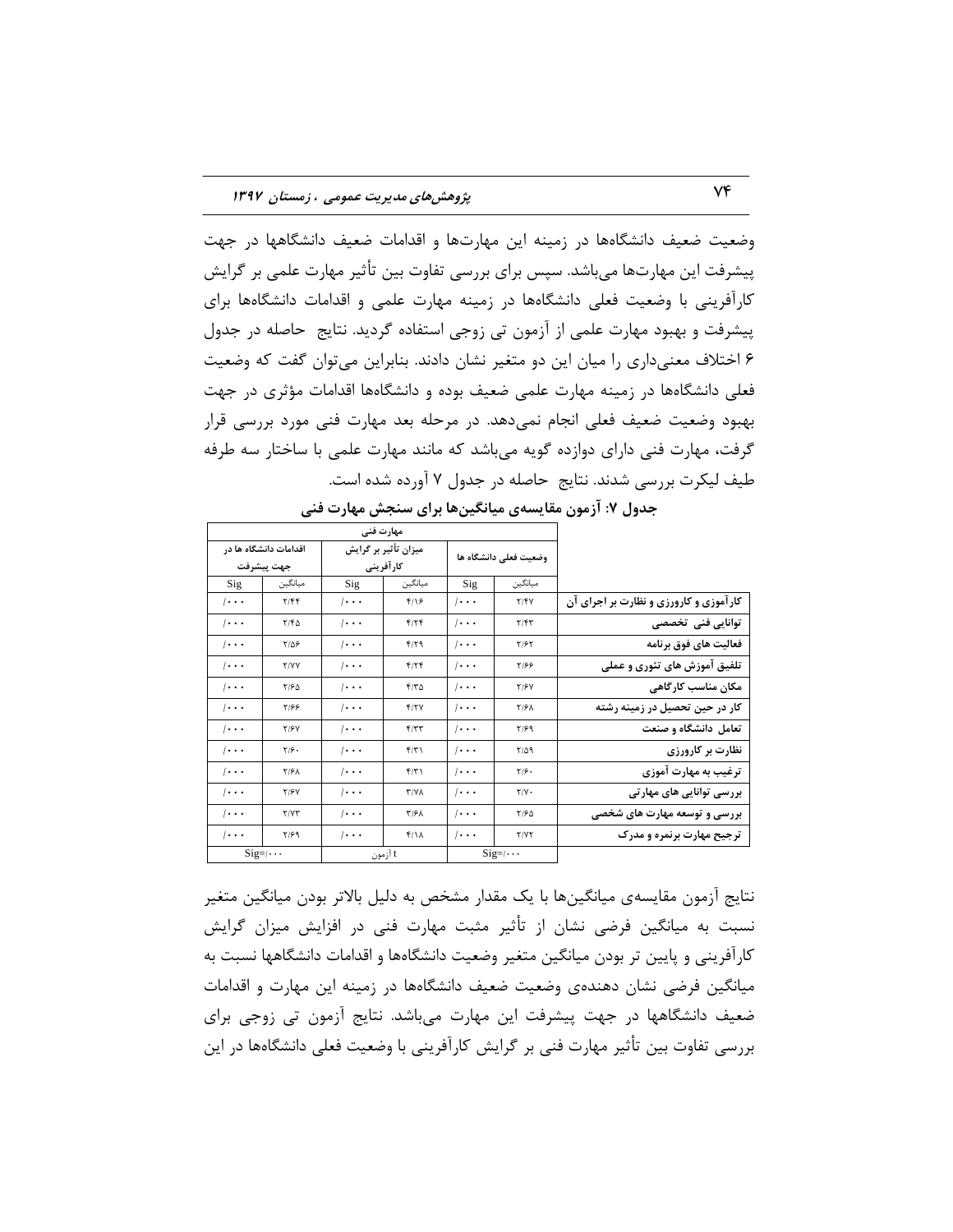زمینه و اقدامات دانشگاهها برای پیشرفت و بهبود این مهارت نشان دهندهی وجود تفاوت معنی دار بین متغیرها میباشد که نتایج آن در جدول ۷ آورده شده است. سپس ده گویه مربوط به مهارت كارآفرینی نیز با ساختار سه طرفه طیف لیكرت، از طریق آزمون مقایسهی میانگینها مورد بررسی قرار گرفتند.

|                                    |                    | مهارت کارآفرینی          |                    |                       |                       |                       |  |  |  |
|------------------------------------|--------------------|--------------------------|--------------------|-----------------------|-----------------------|-----------------------|--|--|--|
|                                    |                    | وضعيت فعلى<br>دانشگاه ها |                    | میزان تأثیر بر گرایش  | اقدامات دانشگاه ها در |                       |  |  |  |
|                                    | ميانگين            | Sig                      | ميانگين            | كارآفريني             | جهت ييشرفت<br>ميانگين |                       |  |  |  |
|                                    |                    |                          |                    | Sig                   |                       | Sig                   |  |  |  |
| نظام مشاوره شغلی و مراکز کارآفرینی | $Y/\mathfrak{F}$ . | $/ \cdot \cdot \cdot$    | $T/Y\Delta$        | $/ \cdot \cdot \cdot$ | Y/Y                   | $ \cdot \cdot \cdot$  |  |  |  |
| بررسی نتایج کار آفرینی             | 7/79               | $/ \cdot \cdot \cdot$    | $T/\lambda\lambda$ | $/ \cdot \cdot \cdot$ | $\frac{1}{2}$         | $/ \cdot \cdot \cdot$ |  |  |  |
| آموزش رسمي كاركنان                 | $Y/Y$ $\Delta$     | $/ \cdot \cdot \cdot$    | f/T9               | $/ \cdot \cdot \cdot$ | $Y/Y$ $\Delta$        | $/ \cdot \cdot \cdot$ |  |  |  |
| دانش و گرایش لازم کار آفرینی       | Y/F                | $/ \cdot \cdot \cdot$    | $f/\tau$ .         | $/ \cdot \cdot \cdot$ | 7/79                  | $/ \cdot \cdot \cdot$ |  |  |  |
| حمایت از کار آفرینی                | Y/Y                | $/ \cdot \cdot \cdot$    | f(1)               | $\cdots$              | Y/Y                   | $/ \cdot \cdot \cdot$ |  |  |  |
| شبکه های حمایت از کار آفرینان      | Y/YY               | $/ \cdot \cdot \cdot$    | $f/\cdot 7$        | $/ \cdot \cdot \cdot$ | Y/Y                   | $/ \cdot \cdot \cdot$ |  |  |  |
| فضای خلاق حاکم بر محیط دانشگاه     | Y/FY               | $/ \cdot \cdot \cdot$    | $F/Y$ ۶            | $\cdots$              | T/f)                  | $/ \cdot \cdot \cdot$ |  |  |  |
| شناخت عوامل بازدارنده كارآفرينى    | Y/FF               | $/ \cdot \cdot \cdot$    | T/97               | $/ \cdot \cdot \cdot$ | Y/Y                   | $1 \cdot \cdot \cdot$ |  |  |  |
| تبدیل فرصتها به کار آفرینی         | $Y/Y$ ۶            | $/ \cdot \cdot \cdot$    | $f/\Delta$         | $/ \cdot \cdot \cdot$ | $Y/\mathfrak{F}$ .    | $/ \cdot \cdot \cdot$ |  |  |  |
| ریسک پذیری                         | $Y/\Delta f$       | $\cdots$                 | T/VT               | $\cdots$              | Y/YY                  | $/ \cdot \cdot \cdot$ |  |  |  |
|                                    | $Sig=$ / $\cdots$  |                          | t آزمون            |                       | $Sig=$ / $\cdots$     |                       |  |  |  |

جدول **۸: آزمون مقایسهی میانگینها برای سنجش مهارت کارآفرینی** 

جدول ٨ نشان می دهد كه نتایج موجود برای این مهارت، مشابه با دو مهارت مطالعه شده میباشد، یعنی به دلیل بالاتر بودن میانگین متغیر تأثیر افزایش میزان گرایش کارآفرینی نسبت به میانگین فرضی، معنی داری به معنی تأثیر مثبت و پایین تربودن میانگین متغیر وضعیت دانشگاهها و اقدامات دانشگاهها در زمینه مهارت کارآفرینی نسبت به میانگین فرضی نتایج نشان دهندهی وضعیت ضعیف دانشگاهها در زمینه این مهارت و اقدامات ضعیف دانشگاهها در جهت پیشرفت این مهارت می باشد. نتایج آزمون تی زوجی برای بررسی تفاوت بین متغیرها نشان دهندهی وجود تفاوت معنیدار بین متغیر ها میباشد که نتایج آن در جدول ۸ آورده شده است. مهارت کاریابی مهارت بعدی در این مطالعه بود که با هشت گویه مورد بررسی قرار گرفت. نتایج آزمون مقایسهی میانگینها با یک مقدار مشخص گویای وجود اختلاف معنیدار با میانگین فرضی در هر سه متغیر می باشد. اختلاف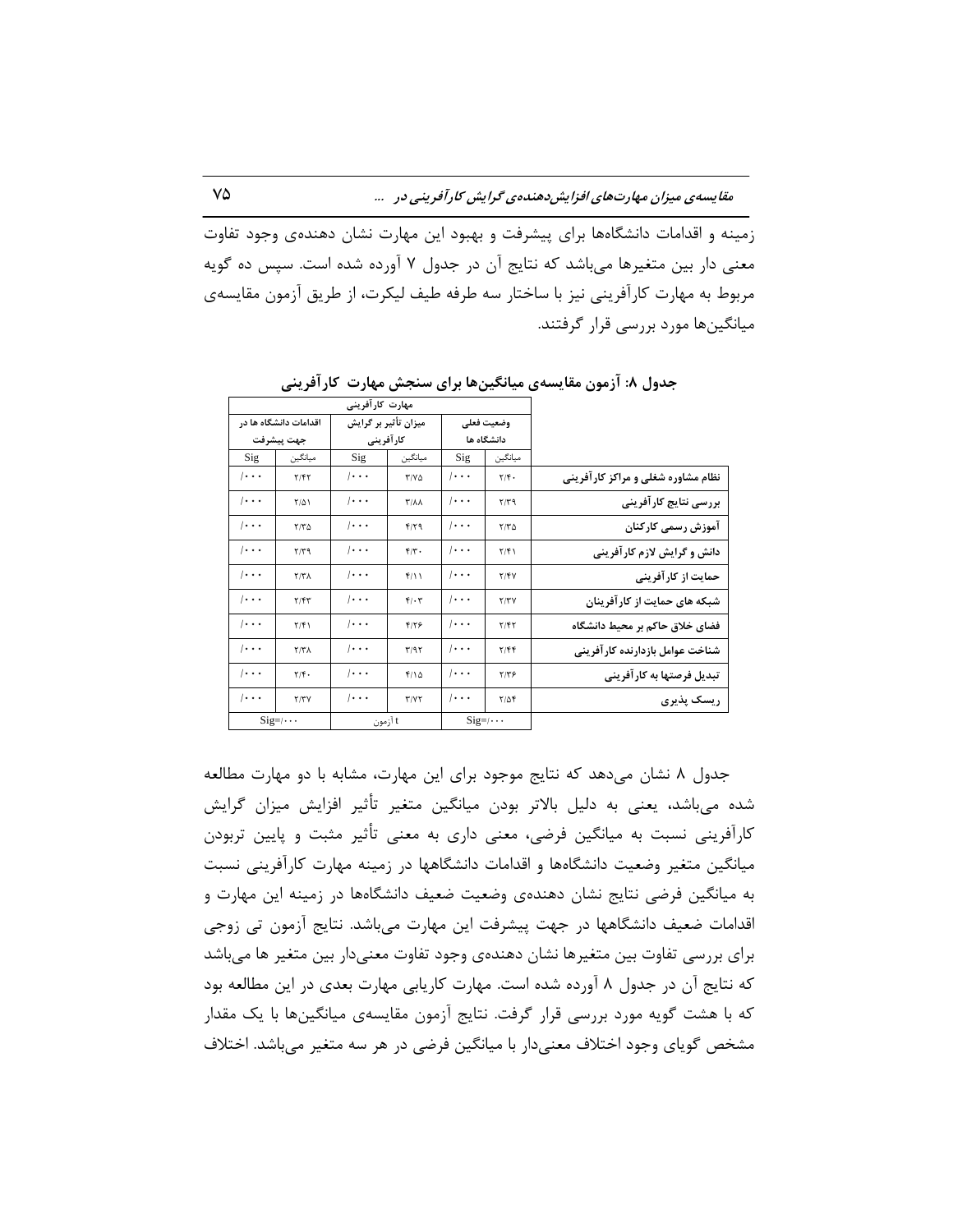مثبت برای میزان تأثیر مهارت کاریابی بر گرایش کارآفرینی و اختلاف منفی برای وضعیت فعلی دانشگاهها در زمینه مهارت كاریابی و اقدامات دانشگاهها در جهت پیشرفت این مهارت میباشد.

|                                                 |                         | مهارت کاریابی         |                   |                       |                       |                       |  |  |  |
|-------------------------------------------------|-------------------------|-----------------------|-------------------|-----------------------|-----------------------|-----------------------|--|--|--|
|                                                 | وضعيت فعلى              |                       |                   | میزان تأثیر بر گرایش  |                       | اقدامات دانشگاه ها در |  |  |  |
|                                                 | دانشگاه ها              |                       | کار آفرینی        |                       | جهت پيشرفت            |                       |  |  |  |
|                                                 | ميانگين                 | Sig                   | ميانگين           | Sig                   | ميانگين               | Sig                   |  |  |  |
| آشنایی با قوانین و مقررات کسب و کار             | Y/F9                    | $/ \cdot \cdot \cdot$ | T/56              | $/ \cdot \cdot \cdot$ | Y/Y                   | $/ \cdot \cdot \cdot$ |  |  |  |
| انتقال آگاهی در مورد شغلها از طریق دانشگاه      | $\mathbf{Y}/\mathbf{Y}$ | $\cdots$              | $T/Y$ ۶           | $/ \cdot \cdot \cdot$ | Y/YF                  | $\cdots$              |  |  |  |
| سیستم های تسهیل کننده کاریابی                   | 7199                    | $/ \cdot \cdot \cdot$ | F/7T              | $/ \cdot \cdot \cdot$ | $Y/\mathcal{P}\Delta$ | $/ \cdot \cdot \cdot$ |  |  |  |
| آگاهی در مورد شیوههای مختلف انتخاب مسیر<br>شغلى | $Y/\mathcal{F}$ .       | $/ \cdot \cdot \cdot$ | $f/\cdot \Lambda$ | $/ \cdot \cdot \cdot$ | $\frac{1}{2}$         | $ \cdot \cdot \cdot$  |  |  |  |
| تجربه کاری در مورد رشته تحصیلی                  | Y/YY                    | $/ \cdot \cdot \cdot$ | $T/\lambda$       | $/ \cdot \cdot \cdot$ | $Y/Y$ $\Delta$        | $/ \cdot \cdot \cdot$ |  |  |  |
| آشنایی با راه اندازی، ثبت، توسعه و مدیریت کسب   | $Y/\Lambda$             | $\cdots$              | <b>T/VV</b>       | $/ \cdot \cdot \cdot$ | Y/Yf                  | $/ \cdot \cdot \cdot$ |  |  |  |
| آگاهی از شیوههای تجزیه تحلیل بازار              | Y/99                    | $/ \cdot \cdot \cdot$ | $f/\Delta$        | $/ \cdot \cdot \cdot$ | Y/5Y                  | $\cdots$              |  |  |  |
| شناخت مهارت های اولیه و نقاط قوت و ضعف          | Y/YY                    | $/ \cdot \cdot \cdot$ | ٢/٨٥              | $/ \cdot \cdot \cdot$ | Y/YY                  | $ \cdot \cdot \cdot$  |  |  |  |
|                                                 | $Sig=$ / $\cdots$       |                       | t آزمون           |                       | $Sig=$ /···           |                       |  |  |  |

جدول ۹: آزمون مقایسهی میانگینها برای سنجش مهارت کاریابی

نتايج آزمون تی زوجی برای بررسی تفاوت بين تأثير مهارت كاریابی بر گرایش كارآفرینی با دو متغیر دیگر نشان دهندهی وجود تفاوت معنیدار بین متغیرها میباشد که نتایج آن در جدول ۹ آورده شده است. در نهایت مهارت عمومی با ده گویه مورد بررسی قرار گرفت نتايج آزمون مقايسهى ميانگينِها با يک مقدار مشخص، تأثير مثبت مهارت عمومى بر گرایش کارآفرینی و وضعیت و اقدامات ضعیف دانشگاهها در زمینه این مهارت را تأیید نمود.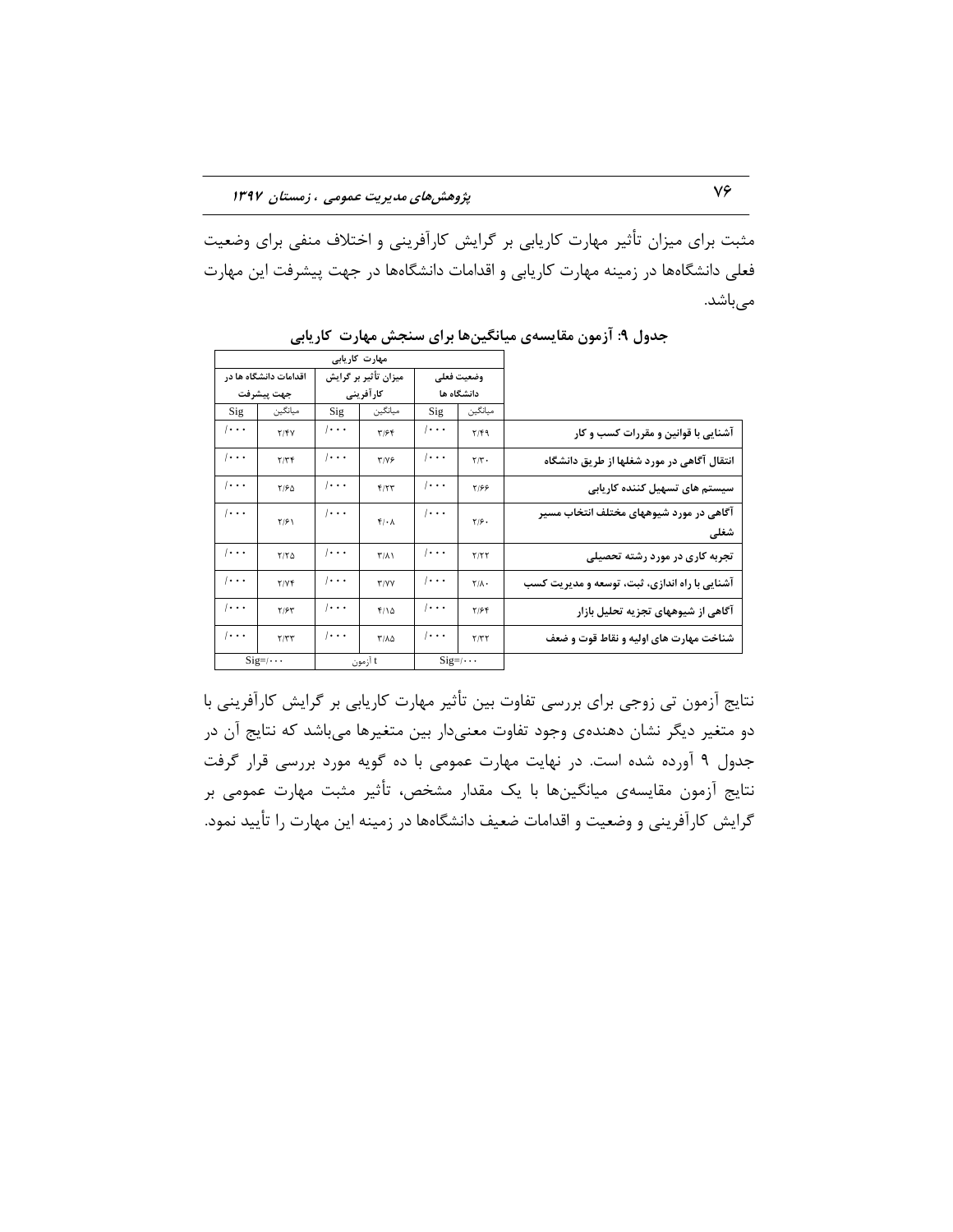|                                | مهارت عمومى               |                       |                      |                       |                              |                       |  |
|--------------------------------|---------------------------|-----------------------|----------------------|-----------------------|------------------------------|-----------------------|--|
|                                | وضعيت فعلى دانشگاه ها     |                       | میزان تأثیر بر گرایش |                       | اقدامات دانشگاه ها در        |                       |  |
|                                | ميانگين                   | Sig                   | كارآفريني<br>ميانگين |                       | جهت پيشرفت<br>ميانگين<br>Sig |                       |  |
| مهارت های شنیداری              | <b>T/YT</b>               | $/ \cdot \cdot \cdot$ | f/Y                  | Sig<br>$\cdots$       | Y/99                         | $/ \cdot \cdot \cdot$ |  |
| مهارت های نوشتاری              | <b>T/YA</b>               | $/ \cdot \cdot \cdot$ | $f/\lambda$          | $\cdots$              | $Y/\mathcal{G}$ .            | $/ \cdot \cdot \cdot$ |  |
| مهارت های استدلالی             | Y/Yf                      | $/ \cdot \cdot \cdot$ | T/9F                 | $/ \cdot \cdot \cdot$ | $Y/\mathcal{F}$ 9            | $/ \cdot \cdot \cdot$ |  |
| مهارت های شخصیتی               | $\Upsilon/\Upsilon$       | $/ \cdot \cdot \cdot$ | $T/\Lambda$ ۶        | $/ \cdot \cdot \cdot$ | Y/FQ                         | $/ \cdot \cdot \cdot$ |  |
| مهارت های اقتصادی              | Y/19                      | $/ \cdot \cdot \cdot$ | f/Y                  | $/ \cdot \cdot \cdot$ | Y/YY                         | $/ \cdot \cdot \cdot$ |  |
| مھارت ھای مدیریتی              | $\mathbf{r}/\mathbf{r}$ . | $/ \cdot \cdot \cdot$ | $T/\Lambda$ 9        | $/ \cdot \cdot \cdot$ | $Y/Y$ ۶                      | $/ \cdot \cdot \cdot$ |  |
| مهارت های تسلط بر زبان انگلیسی | Y/10                      | $/ \cdot \cdot \cdot$ | T/9T                 | $/ \cdot \cdot \cdot$ | Y/Y                          | $/ \cdot \cdot \cdot$ |  |
| مهارت های تفکر                 | <b>T/0Y</b>               | $/ \cdot \cdot \cdot$ | T/Yf                 | $/ \cdot \cdot \cdot$ | $T/\Delta$                   | $/ \cdot \cdot \cdot$ |  |
| مهارت کاربا رایانه و نت        | $Y/Y$ ۹                   | $/ \cdot \cdot \cdot$ | $T/\mathcal{F}$ .    | $/ \cdot \cdot \cdot$ | Y/Y                          | $/ \cdot \cdot \cdot$ |  |
| مهارت های ارتباطات اثربخش      | $\tau/\tau$               | $/ \cdot \cdot \cdot$ | $T/\Lambda$ ۶        | $/ \cdot \cdot \cdot$ | 7/Tf                         | $/ \cdot \cdot \cdot$ |  |
|                                | $Sig=$ / $\cdots$         |                       | t آزمون              |                       | $Sig=$ / $\cdots$            |                       |  |

جدول **۱۰: آزمون مقایسهی میانگینها برای سنجش مهارت عمومی** 

نتايج آزمون تی زوجی برای بررسی تفاوت میانگین بین متغیرها از نظر مهارت عمومی نشاندهندهی وجود تفاوت معنیدار بین متغیرها میباشد که نتایج آن در جدول ۱۰ آورده شده است.

### **ًتیجِگیزی ٍپیؾٌْبدات**

آزمونِ هاى انجام گرفته نشان داده است كه میزان گرایش كارآفرینی در دانشجویان بسیار پایین بوده و از نظر پاسخگویان بهبود مهارتهاى خاص به میزان زیادى توانسته در افزایش میزان گرایش کارآفرینی مؤثر واقع شوند، از طرفی معنیداری آزمونهای تی زوجی نشان دهندهی ضعف شدید دانشگاهها در زمینهی مهارتهای یاد شده و عملکرد ضعیف دانشگاهها بوده است.

بنابراین در مرحلهی اول تأثیر مثبت مهارت علمی نتیجهای بود که پژوهشگران بسیاری  $I$ smail et al, 2015;Omar et al, 2016; ) نیز در مطالعات خود به دست آورده بودند *Madhoushi et al, 2013).* لذا در زمینهی بهبود مهارت علمی بهتر است چارچوب سرفصل، نحوهی اجرا و تدریس دروس متحول شده و به طور جدی نسبت به بازبینی واصلاح سرفصل کنونی و تدوین یک برنامهی آموزشی مناسب مبتنی بر نیازهای بازار كاراقدام گردد.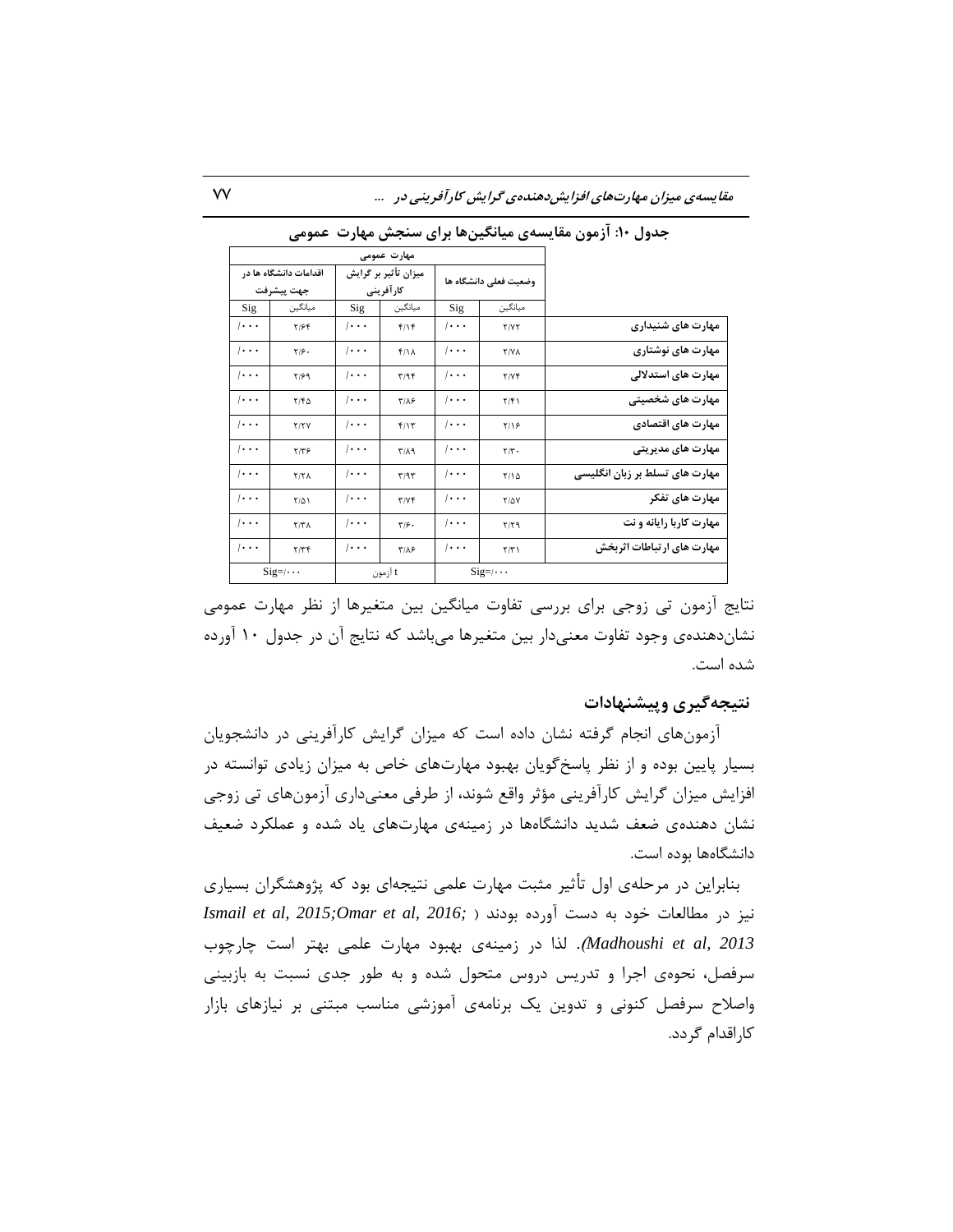در این پژوهش مهارت كاریابی نیز مطابق با مطالعات پیشین در افزایش گرایش كارآفريني مؤثر بوده است *(Ferneta et al, 2016; Paul, 2015; Carranza et al, 2016).* بنابراین برای بهبود مهارت کاریابی نیز میتوان با برگزاری دورههای آموزشی راه اندازی کسب وکار در جهت خلق ایده و توانمندسازی افراد و همچنین ارائه مشاورههای شغلی، آموزش تهیهی طرح کسب و کار و آموزشهای حرفهای به گونهای که دانشجویان تمام وظایف مربوط به شغل خود را درک کنند در این زمینه اقدام نمود.

نتايج تحقیق حاضر همچنین تأییدگر نتایج حاصل از تحقیقات بسیاری از محققین در زمینه تأثیر مهارت کارآفرینی در افزایش گرایش کارآفرینی بوده است ( *Holienka, 2015; 2016 ,Asawo; 2017 ,al et Aisyah*). ثٌبثطایي ثطای ثْجَز هْبضت وبضآفطیٌی ًیبظ ثِ آهَظـ کارآفرینی است اما آموزش مهارت کارآفرینی نیز در صورتی اثر بخش هستند که با سایر اقدامات مقتضی تکمیل شوند. بنابراین ظرفیت سازی برای شکوفایی خلاقیت و نوآوری، رشد کارآفرینی، زمان بندی مناسب برای آموزش کارآفرینی، سرمایهگذاری برای گسترش فضای آموزشی کارآفرینی، شناخت موانع آن و برقراری نظام پاداش و امتیاز دهی برای خلاقیت، نوآوری، کارآفرینی و مهارتهای علمی و تجربی که در ارتباط مستقیم با دروس تخصصی دانش آموختگان باشد بدون شک مثمر ثمر خواهد بود.

مهارت عمومی نیز از جمله مهارتهای مؤثر در پیشرفت گرایش کارآفرینی بشمار آمده است، بهبود این مهارت نیز نیازمند برگزاری دورههای آموزشی خاص و شیوه های تدریس نوین در جهت پرورش و بهبود این مهارتها در دانش آموختگان میباشد ( Gathungu et .)*al, 2014 ; Sumarti et al, 2015*

بر اساس نتیجهی این پژوهش مهارت فنی نیز مانند مهارتهای ذکر شده در افزایش هیزان گرایش کارآفرینی نقش بسزایی داشته است*(wongpreedee et al, 2015; Anumnu,* ) لدا توانمندسازی و توسعهی دانش آموختگان با ارتقاء دانش فنی (2017)، Yu et al, 2016 از طریق بهبود سرفصل ویژه درحوزهی دروس تخصصی مربوطه، استقرار نظام کاراموزی و کارورزی در آموزشهای رسمی و ارزیابی بازخورد این نظام، برنامهریزی برای نیاز سنجی مستمر آموزش های مهارتی، بسترسازی برای تقویت٫وش های توانمندساز، توسعهی فرصت-های آموزشی و ارتقای توانمندیهای فنی و تخصصی دانش آموختگان شاغل و دانش آموختگان متقاضی کار پیشنهاد می گردد.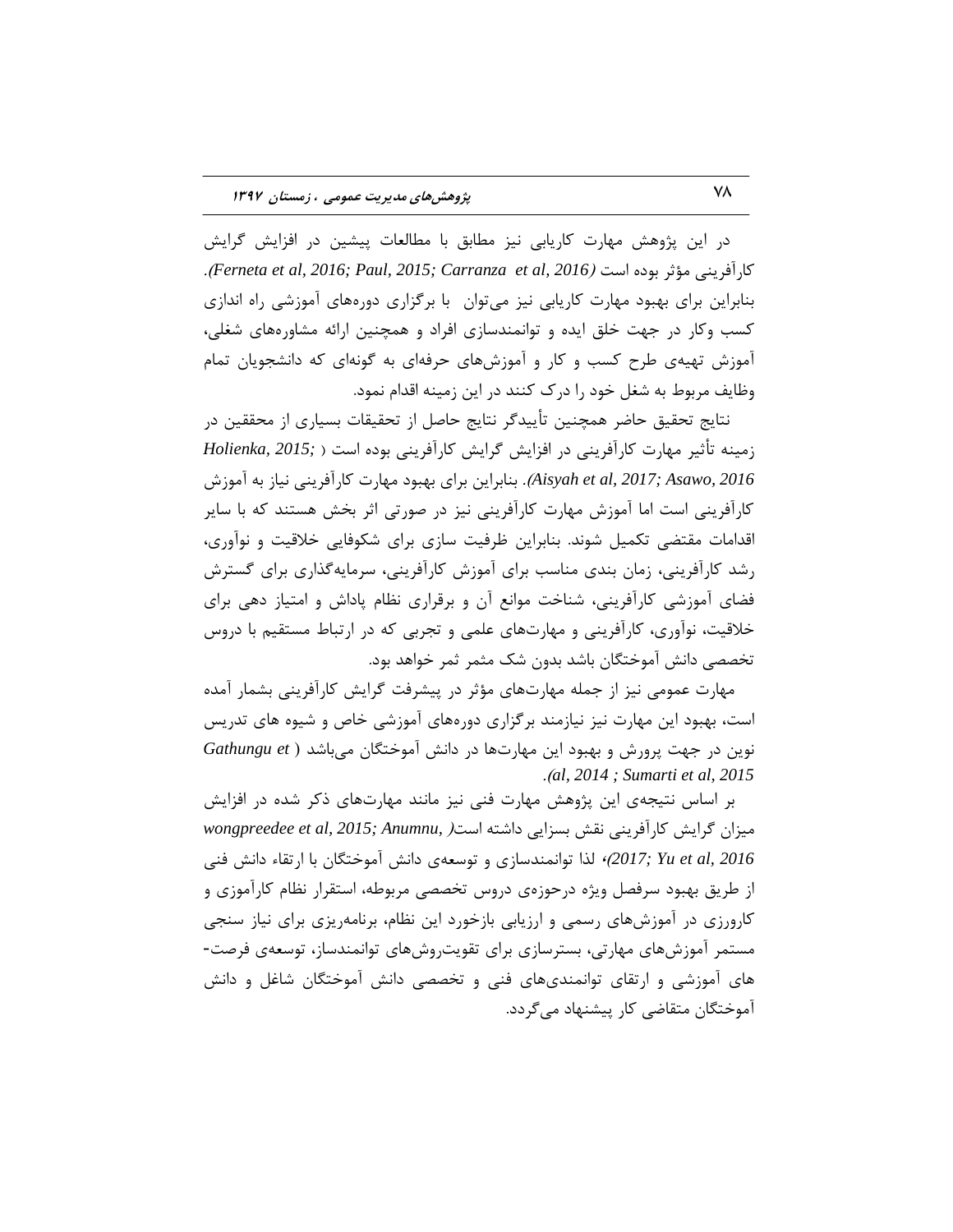### **References**

1-Aghadavood, R (2010). Fundamental obstruction of National Higher Education System. National Symposium of Management and Leadership Obstructions in Iranian Organizations. Azad University Scientific Research Division, Esfahan. (In Persian)

2-Aisyah, S., Musa, C. I., Ramli, A.(2017). Effect of Characteristics and Entrepreneurial Orientation towards Entrepreneurship Competence and Crafts and Arts Small and Medium Enterprises Business Performance in Makassar. International Review of Management and Marketing, 2017, 7(2): 166-173.

3-Alam Bygi, A (2015). Tendency to Startup Personal Business on the Basis of Tehran University Pardis Agriculture and Natural Resource Student's Interest and Excitement, Quadruple Publishing of Agriculture Training Management Research. 34: 78-88. (In Persian)

4-Ansar, M.I., AllAhverdi, Z., Baghbani Arani, A., Gamshidi, M (2010). Realization Solutions of Universities Entrepreneurial Proposition. First Annual Management Conference, Innovation and Entrepreneurial, Shiraz University. (In Persian)

5-Anumnu, S. (2017). Knowledge Management and Development of Entrepreneurial Skills among Students in Vocational Technical Institutions in Lagos, Nigeria. The Electronic Journal of Knowledge Management, 12(2): 144- 154.

6-Asawo,S. P. (2016). Management of Entrepreneurial Orientation Tendencies in Artisanal Oil Refineries and Nigeria's National Growth, European Scientific Journal, 12(25): 236-249.

7-Balan, P., & Lindsay, N. J.(2010). Innovation capability, entrepreneurial orientation and performance in Australian hotels: An empirical study. Gold Coast, Australia: Cooperative Research Centre for Sustainable Tourism.

8-Bigdeli, M., Keramati, M. R., & Bazargan A. (2013). A review of the relationship between the field of study and employment status of graduates. Journal of Research and Planning in Higher Education. 18(3): 111–131. (In Persian)

9-Carranza, M., Soria, E.G., Estrada, C.R. (2016). Entrepreneurial Orientation of Mexican Small Business Managers. International Business Research, 9(11): 157-168.

10-Covin J.G., Slevin D.P (2006). Strategic process effects on the entrepreneurial orientation sales growth rate relationship. Entrepreneurship Theory and Practice, 301: 57-81.

11-Darvish, H., Alvani, M., Salehi Sadagiani, J., Abbaszadeh, H (2012). An empirical study on effective factors on entrepreneurial orientation in Iranian banking industry. Managemnt Studies in development and evolution. 2(7). 2591-2600. (In Persian)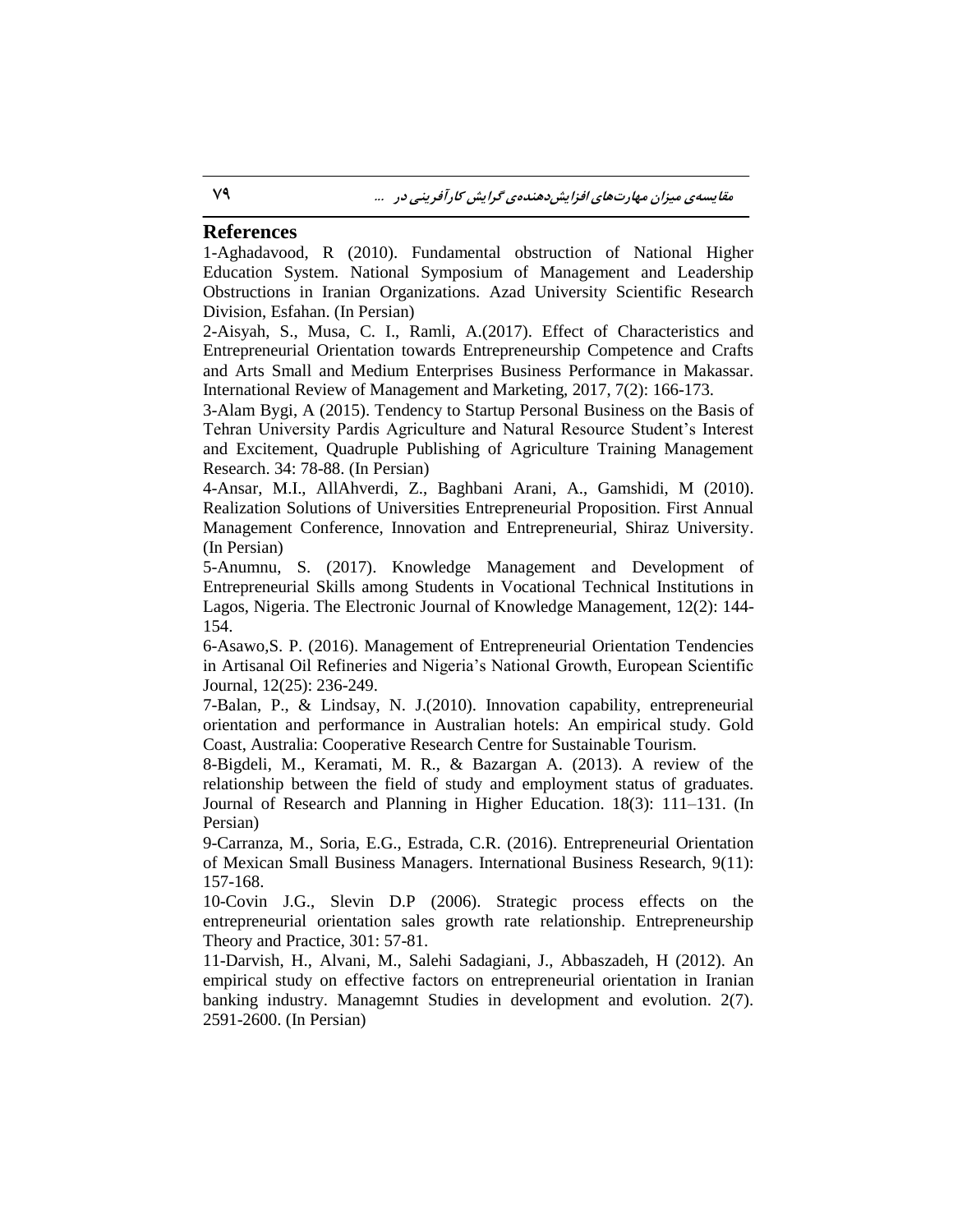12-Fakoor, B., Ansari, M (2014). A Study of Barriers and Incentives Factors for Innovation in Small Firms Selected in Iran. Entrepreneurship Development. 1(4): 117-141. (In Persian)

13-Ferneta, C., Torrèsb, O., Austina, S., Pierrea, J. (2016). The psychological costs of owning and managing an SME: Linking job stressors, occupational loneliness,entrepreneurial orientation, and burnout, Burnout Research, No. 3: 45-53.

14-Ganbarali, R., Agahi, H., Alibygi, A,H., Zarafshani, K (2013). Entrepreneurship Ecosystem Guidelines, a New Paradigm of Entrepreneurship Development. Journal of Entrepreneurship in Agriculture. 1(3): 21-28. (In Persian)

15-Gathungu, M., Aiko, M., Machuki, N.(2014). Entrepreneurial Orientation, Networking, External Environment, And Firm Performance: A Critical Literature Review. European Scientific Journal, 10(7):335-357.

16-Ghadimi, I (2012). A Critical Assessment of Shaping Growing, Organic Relationships, Structural and Efficiency of Higher Education in Iran. Social Science. 69: 19-29. (In Persian)

17-Hajimirrahimi, D. & Mokhber, A. (2010). Entrepreneurship and its development in applied science agricultural higher education system in Iran (Reasons and Necessities). Journal of Research of Agricultural Education Management, 9: 71- 84. (In Persian)

18-Holienka, M. (2015). Entrepreneurial Environment in Slovakia: Multi-Perspective Comparison with Innovation-Driven Economies. Economics and Finance, No. 34: 437-444.

19-Ismaila,V. Y.,Zuliharc, E.(2015). The Portrait of Entrepreneurial Competence on Student Entrepreneurs. Social and Behavioral Sciences, 169: 178-188.

20-Lumpkin,G. T., and Dess, G. G.( 1996).Clarifying the entrepreneurial orientation construct and linking it to performance. Academy of Management Review, 21(1): 135-172.

21-Madhoushi, M., Sadati, A., Delavari, H., Mehdivand, M., Mihandost, R.(2013).Entrepreneurial Orientation and Innovation Performance: The Mediating Role of Knowledge Management. Asian Journal of Business Management. 3(4): 310-316.

22-Omar, N. A., Aris, H. M., Nazri, M. A.( 2016). The Effect of Entrepreneurial

Orientation,Innovation Capability and Knowledge Creation on Firm Performance: A Perspective on Small Scale Entrepreneurs. Journal Pengurusan, No. 48: 187-200.

23-Paul, G. (2015). Teaching Assistant, Dept. of Dairy Business Management, College of Dairy Science and Technology, Mannuthy Management, 4(1): 226- 237.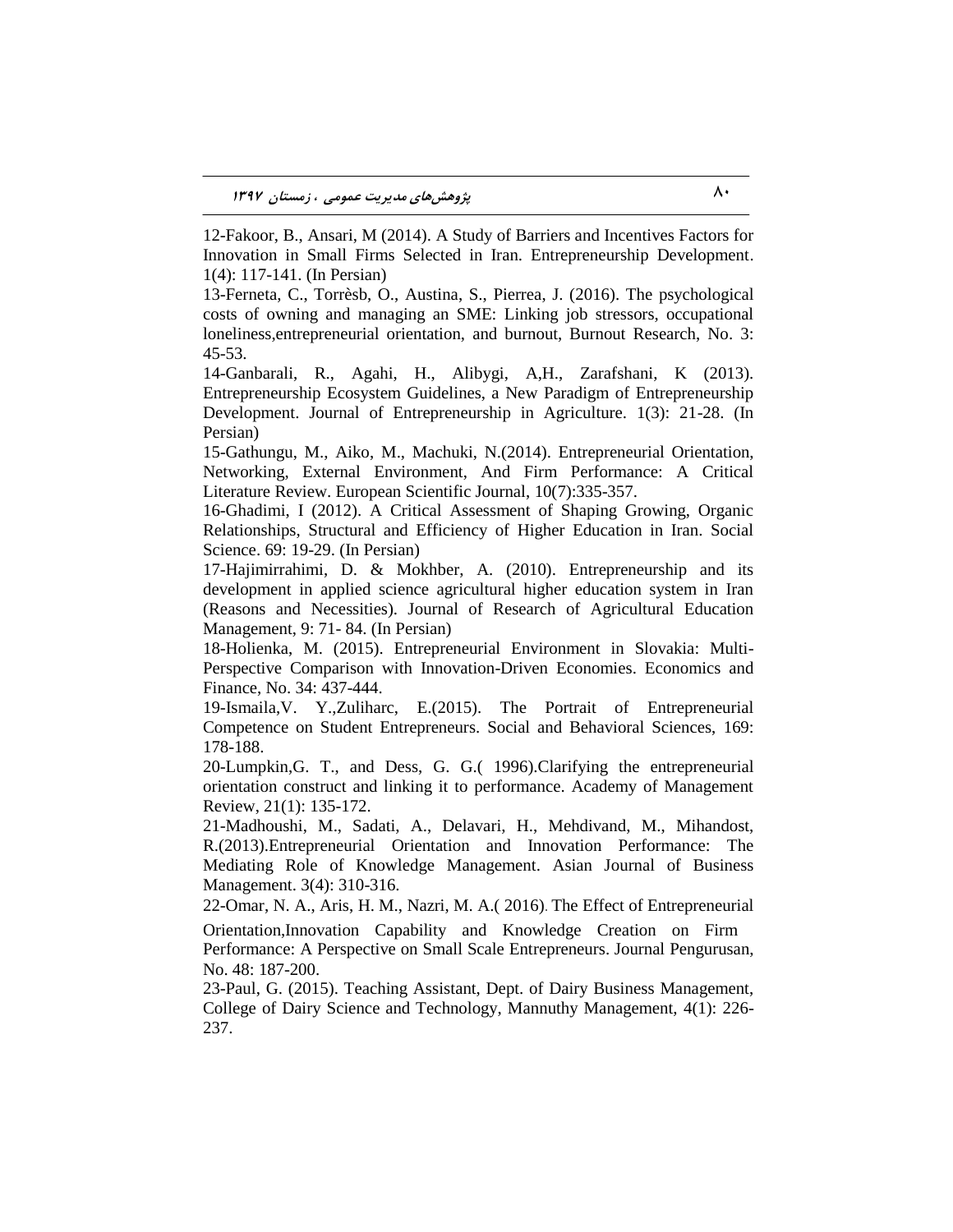24-Paykarifar, F (2012). Investigation of Universities Rule in Entrepreneurial Development, National Conference on Entrepreneurial and Science Based Business Management. Mazandaran University. (In Persian)

25-Rahmanian Koushkaki, M., Chizari, M., Abbasi, E (2014). Barriers of Entrepreneurship Education Courses Delivering in Agricultural Applied Scientific Education Centers Case of Fars Province, Iran.International Journal of Agricultural Science and Research. 3(1): 98-104. (In Persian)

26-Shakiba, H., Rajabiyan Gharib, F., Hejazi, Y (2015). Relationship between Creativity and Entrepreneurial Aim (Tehran University's Agriculture Student Case Study). Economical Research and Development of Iran's Agriculture. 1(46): 83-93. (In Persian)

27-Sharif, S.M., Jamshidian, A., Rahimi, H., Naderi, N (2011). An Analysis of Entrepreneurship Education Status in Iran Higher Education. Entrepreneurship Development. 11(3): 87-106. (In Persian)

28-Sumarti, S., Wuryandini, R., Sudarmin, N. (2015). Project Based Learning Model Development on Buffer Solution Materials with Soft Skill Entrepreneur Oriented. International Journal of Engineering And Science(IJES). 4(3): 5-10.

29-Tabatabaee, A (2013). Solutions to International Scientific Cooperation Improvement in National Higher Education System. Rahboard Jurnal. 96: 215- 245. (In Persian)

30-Wongpreedee, K., Kiratisin, A.,Virutamasen, P. (2015). Entrepreneurial Mindsets for Innovative Brand Development: Case Studies in Jewelers Education. Social and Behavioral Sciences, No.195: 2236-2241.

31-Yu, P., Fang, S.,Wang, Y.( 2016). Improving IT professionals' job skills development: The use of management styles and individual cultural value orientation, Asia Pacific Management Review, No. 21:63-73.